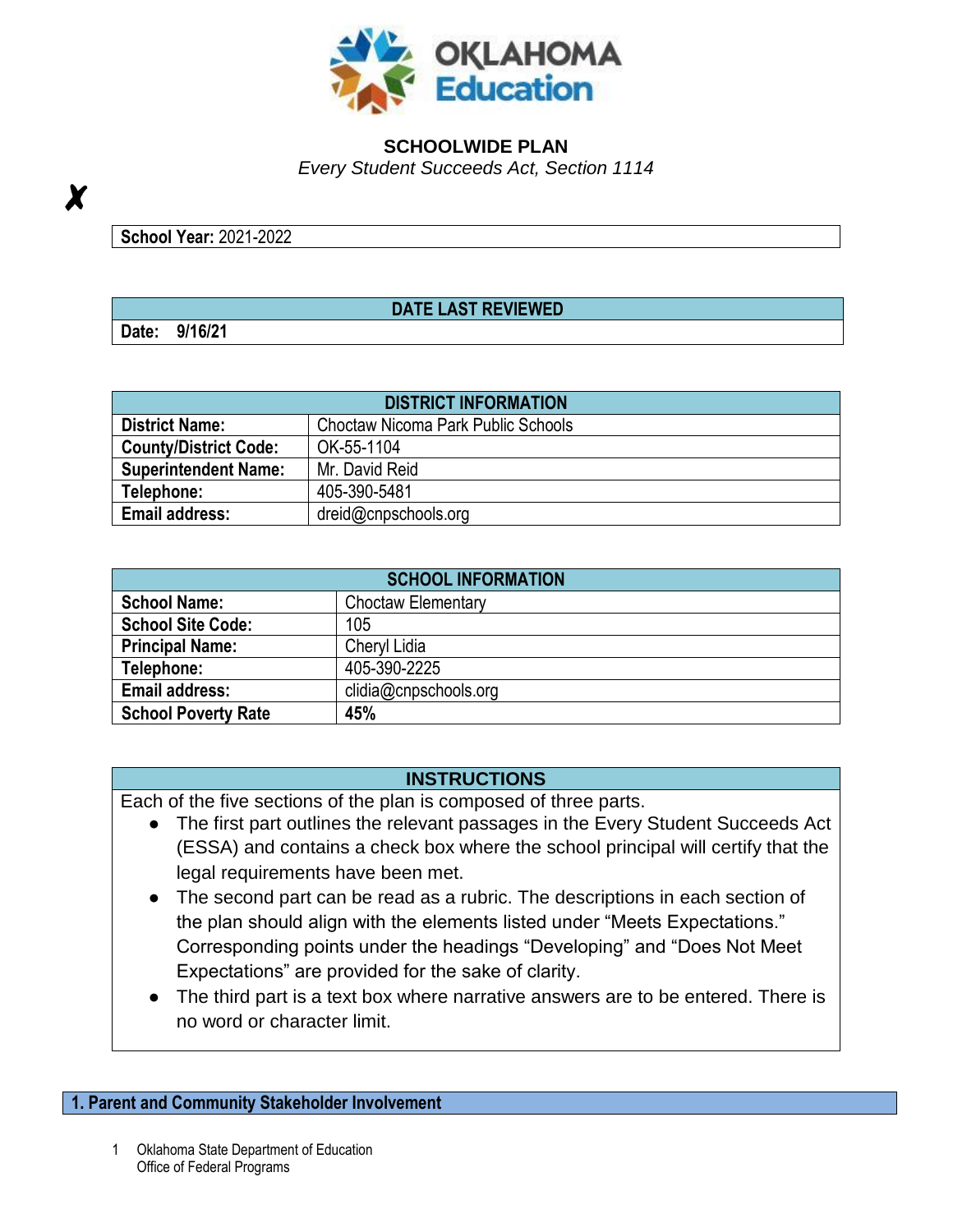

- $\Box$  By checking this box, the school principal certifies that:
	- the plan is developed with the involvement of parents and other members of the community to be served and individuals who will carry out such plan, including teachers, principals, other school leaders, paraprofessionals present in the school, administrators (including administrators of programs described in other parts of this title), the local educational agency, to the extent feasible, tribes and tribal organizations present in the community, and, if appropriate, specialized instructional support personnel, technical assistance providers, school staff, if the plan relates to a secondary school, students, and other individuals determined by the school. [ESSA, Section 1114(b)(2)]
	- the plan is available to the local educational agency, parents, and the public, and the information contained in such plan shall be in an understandable and uniform format and, to the extent practicable, provided in a language that the parents can understand. [ESSA, Section 1114(b)(4)]
	- the school meets the requirements of Section 1116 of ESSA, including the development and implementation of a parent and family engagement policy that includes a school-parent compact outlining shared responsibility for high student academic achievement. [ESSA, Section 1116(b-g)]

#### **Meets Expectations**

- 1. Specific strategies to increase family and community stakeholder involvement, particularly among those who represent the most at-risk students, based upon results of the needs assessment have been identified and implemented.
- 2. Parents and community stakeholders who reflect the demographic composition of the school, including those who represent the most at-risk students, are included as decision makers in a broad spectrum of school decisions, including the development and monitoring of the Title I schoolwide plan.
- 3. The school vision and mission for student success are collaboratively developed based on the beliefs and values of the school community, including families and community stakeholders who represent the most at-risk students.
- 4. The Title I schoolwide plan, as well as all communication regarding its development, evaluation, and revision processes, are available in languages and formats accessible for every family and community stakeholder of the school.

#### **Developing**

- 1. Specific strategies to increase parental involvement have been identified and implemented and may be loosely aligned with the needs assessment.
- 2. Parents and community stakeholders who may or may not reflect the demographic composition of the school are included as decision makers in the development of the Title I schoolwide plan.
- 3. The school vision and mission for student success is communicated to families and based on the beliefs and values of the school community.
- 4. The Title I schoolwide plan is available in multiple languages and formats.

#### **Does Not Meet Expectations**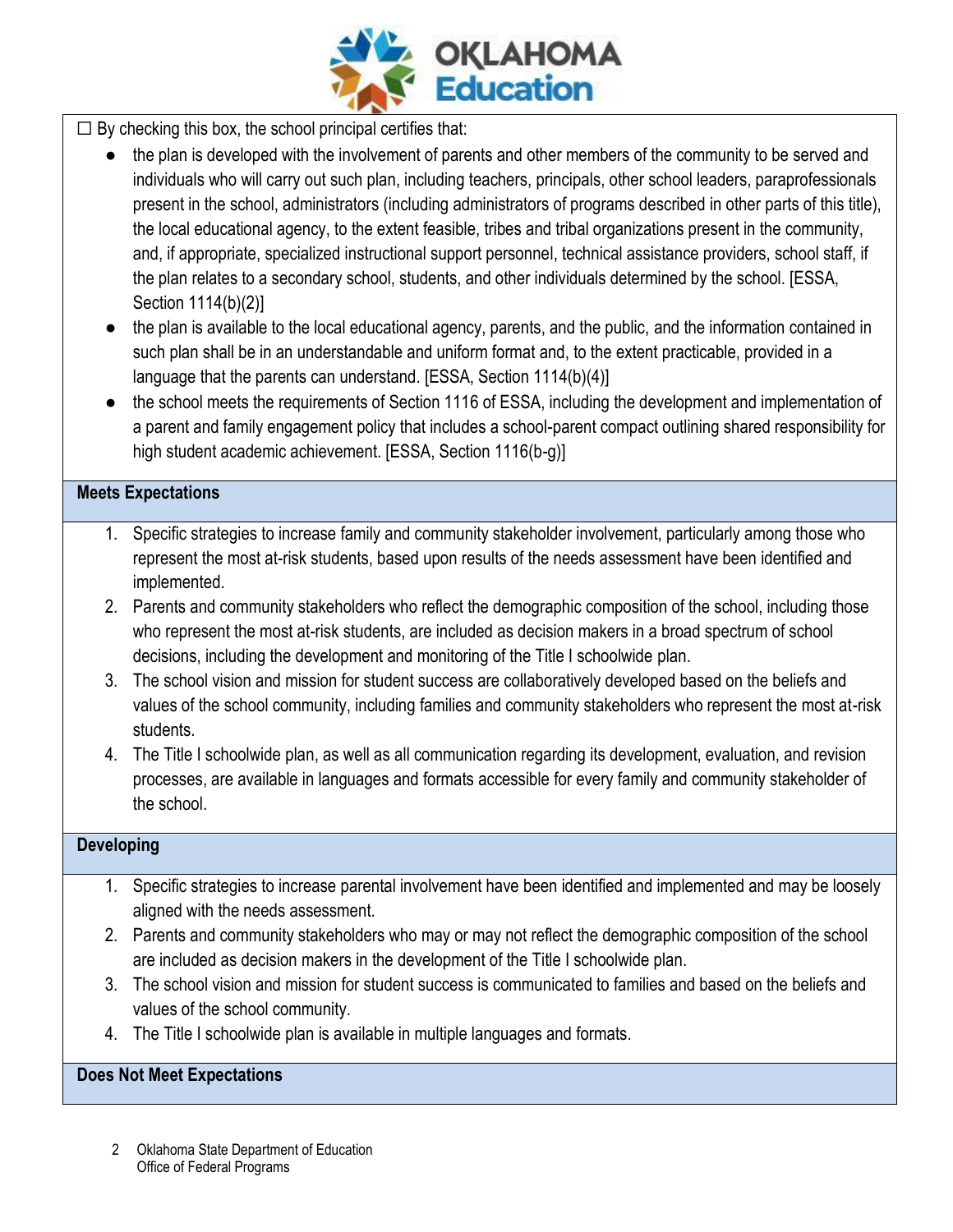

- 1. Specific strategies to increase parental involvement have not been identified and implemented or they may not be aligned with the needs assessment.
- 2. Parents and community stakeholders are advised of school decisions, including the creation of the Title I schoolwide plan.
- 3. The school vision and mission for student success may not reflect the beliefs and values of the school community or may not be embraced by families or community members.
- 4. The Title I schoolwide plan is posted in English on the school's website.

**Addressing the above expectations, describe in the box below the strategies to increase family and community stakeholder involvement.** 

**1.1 Specific strategies to increase family and community stakeholder involvement, particularly among those who represent the most at-risk students, based upon results of the needs assessment have been identified and implemented.**

# **Meets Expectations**

- The Steering Committee strategizes the best ways to incorporate more community involvement based on the results of the needs assessment. Administrators encourage participation from all stakeholders on the Title 1 Committee.
- Choctaw Elementary's plan has been developed with the involvement of parents and other members of the community, including principals, classroom teachers, special education teachers, the media center specialist, the school counselor, and other school leaders.
- Communication is regularly provided to parents through emails, texts, flyers, and through the school website.
- A Title I Review is completed annually with the Title I committee, to review progress, identify areas of need, and to ensure implementation of the Title I Plan as well as to discuss strategies to increase family and community member involvement.

The Title I team is dedicated to increasing family and community stakeholder involvement. Measures were put into place to ensure a diversity of stakeholders. A special education teacher, ELL representative, and an additional parent and community member were added to the Title I committee to ensure the most at-risk students were represented. A representative from the Eastern Oklahoma Technology Center (EOC Tech) was added to the committee.

**1.2 Parents and community stakeholders who reflect the demographic composition of the school, including those who represent the most at-risk students, are included as decision makers in a broad spectrum of school decisions, including the development and monitoring of the Title I schoolwide plan.**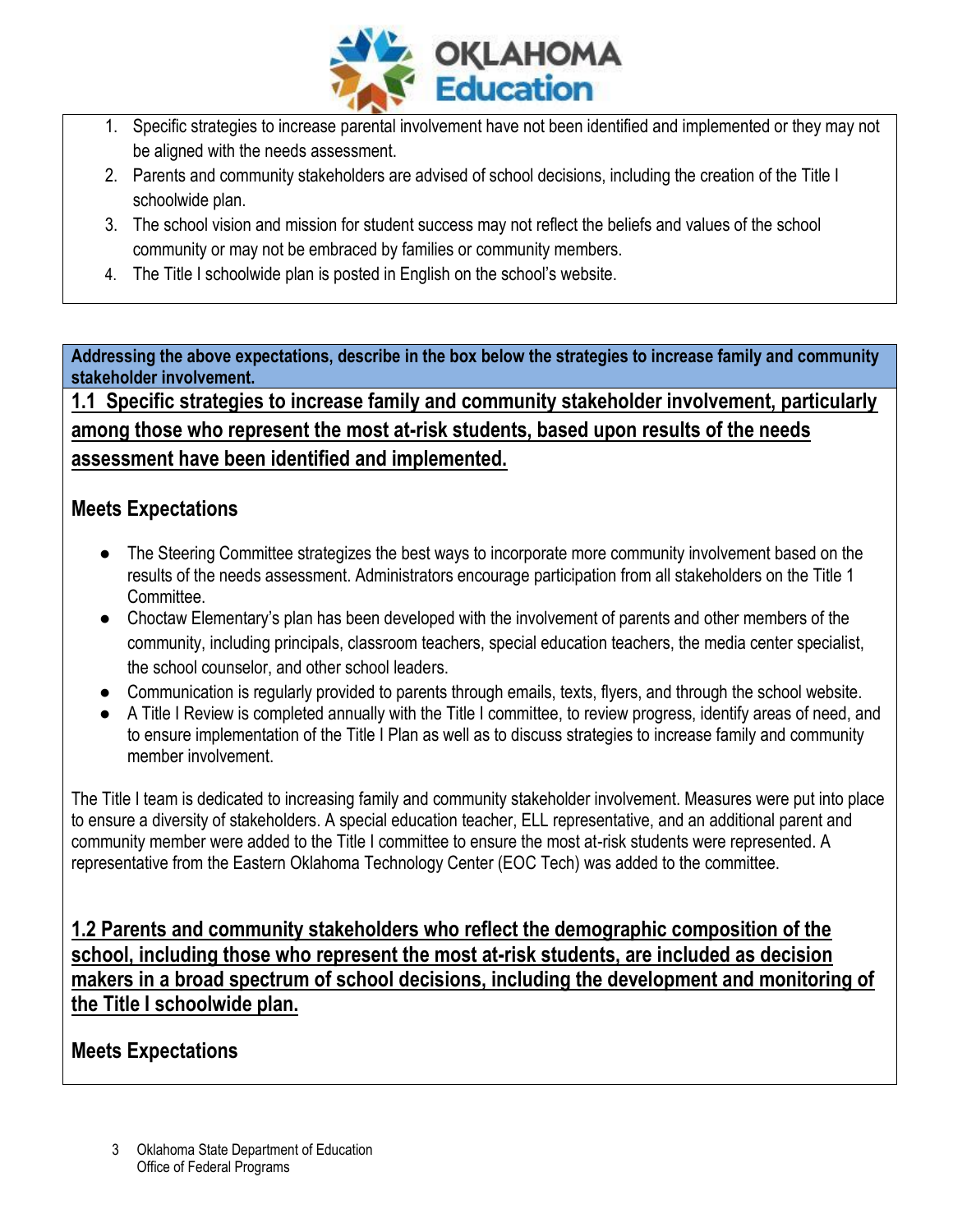

- Title I committee members sought out parents of children in special education to become part of the Title I committee. A Title I parent was added to the committee. All Title I parents are encouraged to participate.
- Special Education teacher, EL (English Learner) representative, community members of local organizations, parent(s)of Native American student(s), parent(s) of a child/children in special education are invited to be a part of the Title I committee and are encouraged to contribute to the Title I plan as well as to the information and data reviewed at the annual Title I Review.

## **1.3 Title I committee members will revisit the school vision and mission statement in keeping with the district vision and mission statement.**

# **Meets Expectations**

An item has been added to the agenda for the Title I committee to discuss, review, and modify (as needed) the school's vision and mission statements. This will allow for all stakeholders to provide input.

## **1.4 The Title I schoolwide plan, as well as all communication regarding its development, evaluation, and revision processes, are available in languages and formats accessible for every family and community stakeholder of the school.**

## **Meets Expectations**

● Title I Plan, communication re: development, evaluation and revision are available in all languages represented within our school population. Translations of all Title I documents are available for EL families as needed. Google Translate will be our means of translation for all Title I communication as well as other school communication.

Choctaw Elementary has identified families in need of translated documents regarding Title I. The languages identified included Spanish and Simplified Chinese. Title I documents and other school communications are translated into identified languages.

#### **2. Comprehensive Needs Assessment**

 $\Box$  By checking this box, the school principal certifies that the schoolwide plan was developed based on a comprehensive needs assessment of the entire school that took into account information on the academic achievement of children in relation to the challenging State academic standards, particularly the needs of those children who were failing, or were at-risk of failing, to meet the challenging State academic standards and any other factors as determined by the local educational agency. [ESSA, Section 1114(b)(6)]

- 1. Includes a variety of data, including performance (e.g., local and state student assessment data) and nonperformance student data (e.g., student attendance ), and process data about the schools system (e.g., diagnostic review) and perception data, gathered from several sources.
- 2. Includes detailed analysis of performance and non-performance data for each student subgroup identified in 1111(c)(2) of ESSA (economically disadvantaged students, students from major racial and ethnic groups, children with disabilities, and English learners).
	- 4 Oklahoma State Department of Education Office of Federal Programs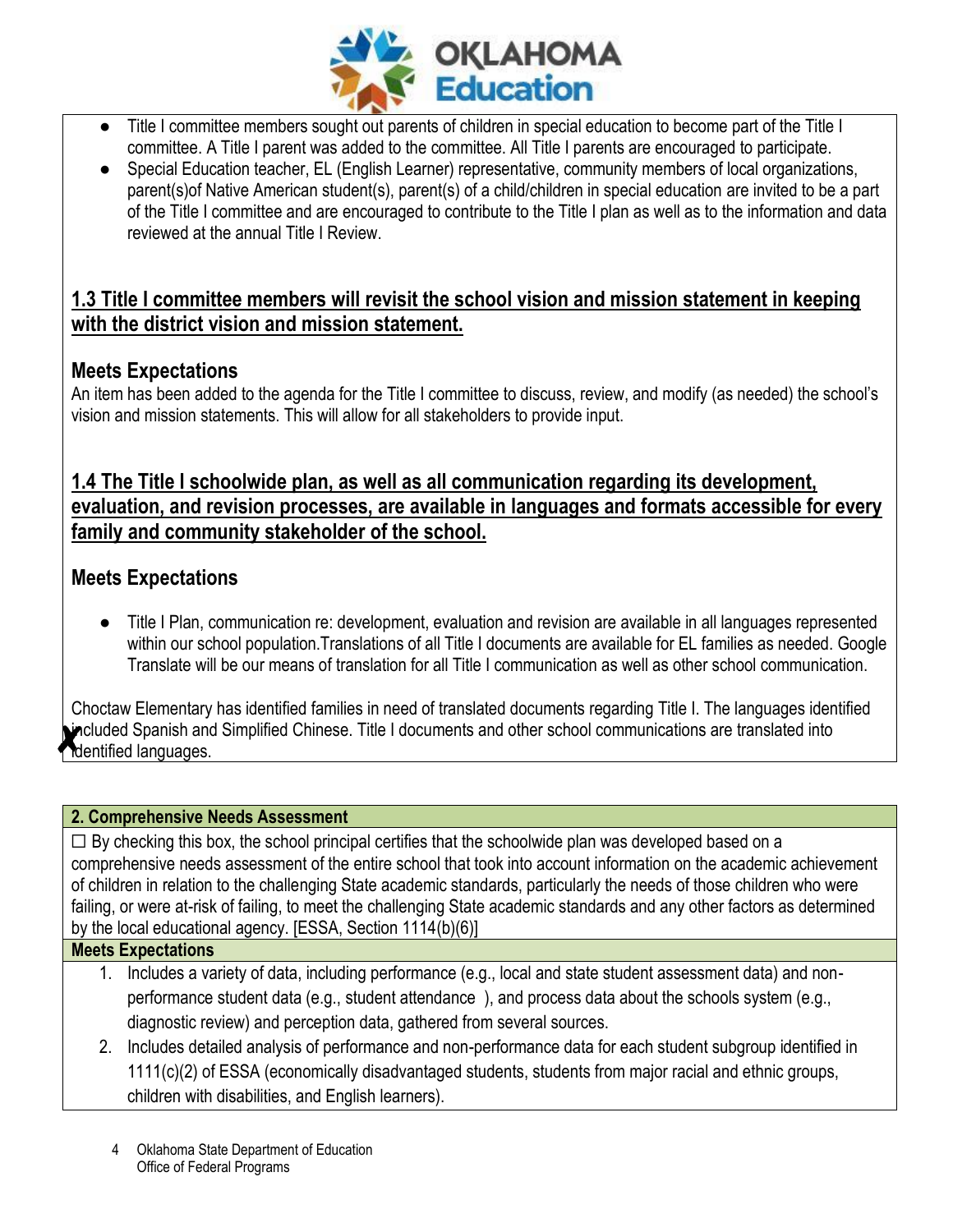

- 3. Examines student, teacher, school and community strengths and needs.
- 4. School leadership, in collaboration with families and community stakeholders, identifies a manageable number of priorities, at the right level of magnitude and aligned with the needs assessment, for school improvement.
- 5. Evidence shows that the school's Title I schoolwide plan and cycle of continuous improvement has improved outcomes for all students, particularly those most at-risk.

#### **Developing**

- 1. Includes performance and/or non-performance data gathered from a limited number of sources.
- 2. Includes detailed analysis of performance or non-performance data for one or more student subgroups identified in 1111(c)(2) of ESSA.
- 3. Examines student strengths and needs.
- 4. School leadership may be taking on too many or too few priorities, or priorities may not be at the right level of magnitude, to produce positive, measurable results.
- 5. Evidence shows that the school's Title I schoolwide plan and cycle of continuous improvement has improved outcomes for students in general.

#### **Does Not Meet Expectations**

- 1. Data gathered is limited so that it is difficult to gain an accurate picture of the school's needs.
- 2. Includes analysis of the student body as whole or broken up by grade spans and content areas, but not in-depth analysis of data for each student subgroup identified in 1111(c)(2).
- 3. Examines student deficits.
- 4. School administrators have not clearly and transparently identified and communicated the school's priorities.
- 5. Evidence does not show that the school's Title I schoolwide plan and cycle of continuous improvement has improved outcomes for students.

**Addressing the above expectations, describe the outcomes of the school's comprehensive needs assessment, as well as a description of the data sources used in the process. The results should include detailed analysis of all student subgroups; an examination of student, teacher, school and community strengths and needs; and a summary of priorities that will be addressed in the schoolwide plan.**

Choctaw Elementary School's Comprehensive Needs Assessment is a process that is used to identify needs and performance challenges. This data is used to determine root causes of students who are struggling academically and set priorities for future action. Choctaw Elementary uses information from the Comprehensive Needs Assessment to inform, improve instructional planning and budgeting.

#### Assessments used:

- 1. STAR Early Assessment
- 2. STAR Reading Assessment
- 3. STAR Math Assessment
	- 5 Oklahoma State Department of Education Office of Federal Programs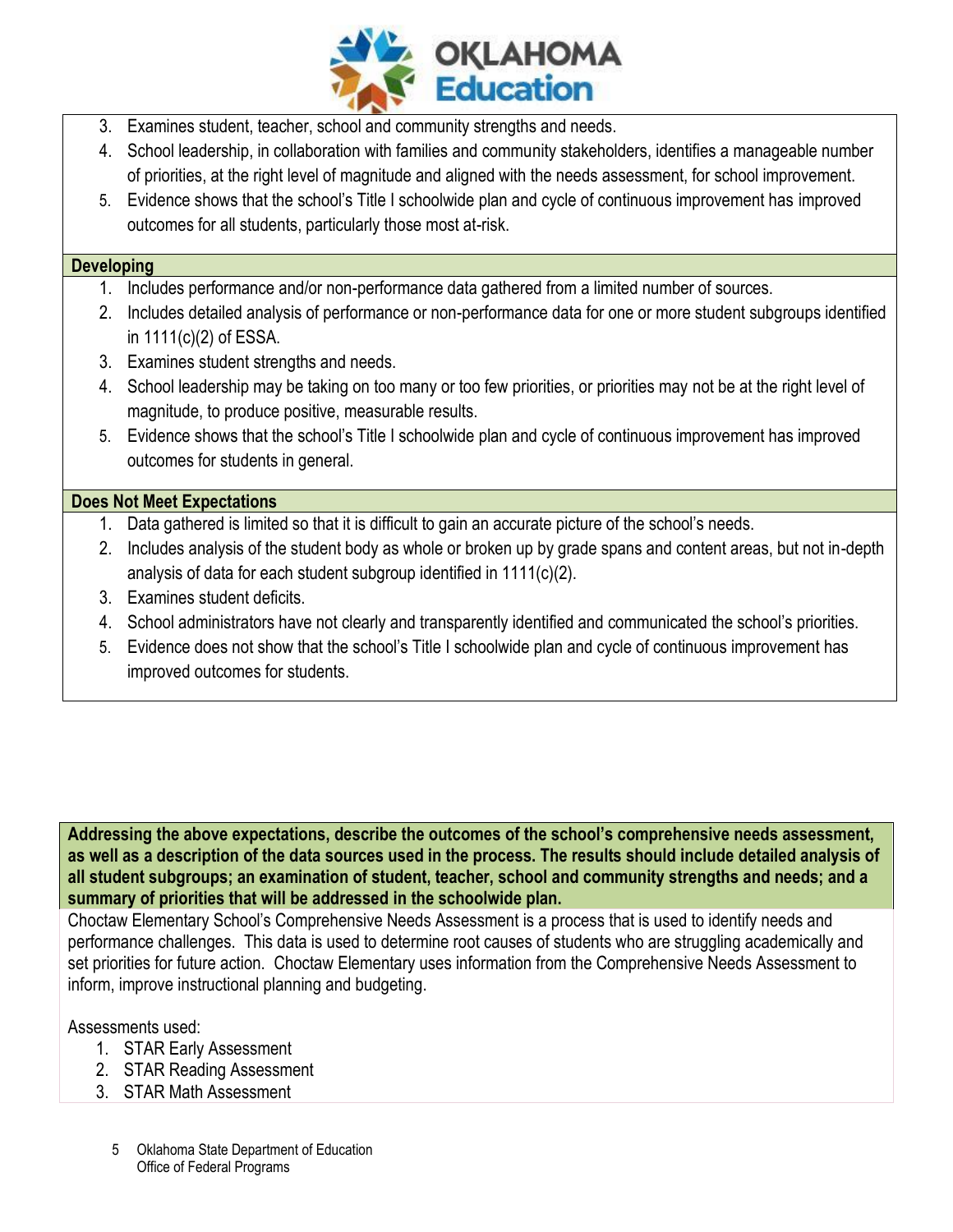

- 4. OSTP 2020-2021, Reading & Math Assessments Grades 3-5
- 5. Formative assessments

**2.1 Includes a variety of data, including performance (e.g., local and state student assessment data) and non-performance student data (e.g., student attendance), and process data about the schools system (e.g., diagnostic review) and perception data, gathered from several sources.**

### **Meets Expectations**

- Title I surveys were sent to parents, teachers, and students to gather perceptions data from a variety of sources.
- In addition to the performance assessments listed above, data is derived from various sources including Lexia Core 5 and classroom formative and summative assessments.
- Average Daily attendance from the 20-21 school year was 95.6% with the average daily membership of 312 students.

## **OSTP English Language Arts (ELA)**

| Performance Year   |                      | Grade 3    | Grade 4    | Grade 5    |
|--------------------|----------------------|------------|------------|------------|
| $20 - 21$          | <b>Below Basic %</b> |            | 12         |            |
| 19-20 Did not test |                      | <b>XXX</b> | <b>XXX</b> | <b>XXX</b> |
| $18-19$            |                      |            | b          |            |

# **OSTP English Language Arts (ELA)**

| Performance Year |                | Grade 3    | Grade 4 | Grade 5    |
|------------------|----------------|------------|---------|------------|
| $20 - 21$        |                | 21         | 16      | 10         |
| 19-20 DNT        | <b>Basic %</b> | <b>XXX</b> | XXX     | <b>XXX</b> |
| $18-19$          |                |            | 8       | 18         |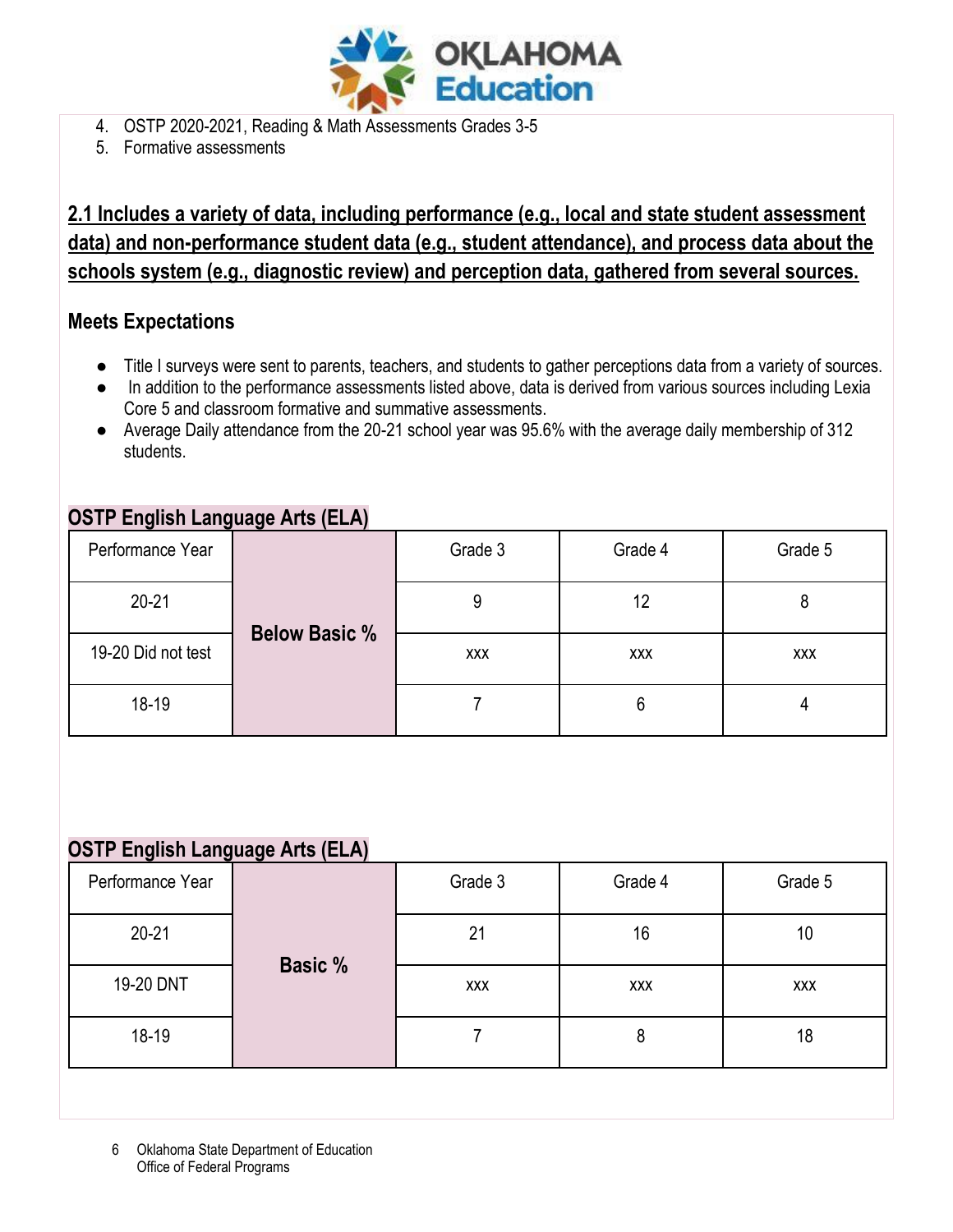

# **OSTP English Language Arts (ELA)**

| Performance Year |                     | Grade 3    | Grade 4    | Grade 5    |
|------------------|---------------------|------------|------------|------------|
| $20 - 21$        |                     | 15         | 18         | 6          |
| 19-20 DNT        | <b>Proficient %</b> | <b>XXX</b> | <b>XXX</b> | <b>XXX</b> |
| $18-19$          |                     |            | 29         | 16         |

# **OSTP English Language Arts (ELA)**

| Performance Year |                   | Grade 3    | Grade 4 | Grade 5    |
|------------------|-------------------|------------|---------|------------|
| $20 - 21$        |                   |            |         |            |
| 19-20 DNT        | <b>Advanced %</b> | <b>XXX</b> | XXX     | <b>XXX</b> |
| $18-19$          |                   | 6          |         |            |

# **OSTP Math**

| Performance Year |                      | Grade 3    | Grade 4 | Grade 5    |  |  |
|------------------|----------------------|------------|---------|------------|--|--|
| $20 - 21$        |                      | 3          | 9       |            |  |  |
| 19-20 DNT        | <b>Below Basic %</b> | <b>XXX</b> | XXX     | <b>XXX</b> |  |  |
| $18-19$          |                      | 0          | 6       | 4          |  |  |
| <b>OSTP Math</b> |                      |            |         |            |  |  |
| Performance Year |                      | Grade 3    | Grade 4 | Grade 5    |  |  |
| $20 - 21$        | <b>Basic %</b>       | 24         | 16      | 14         |  |  |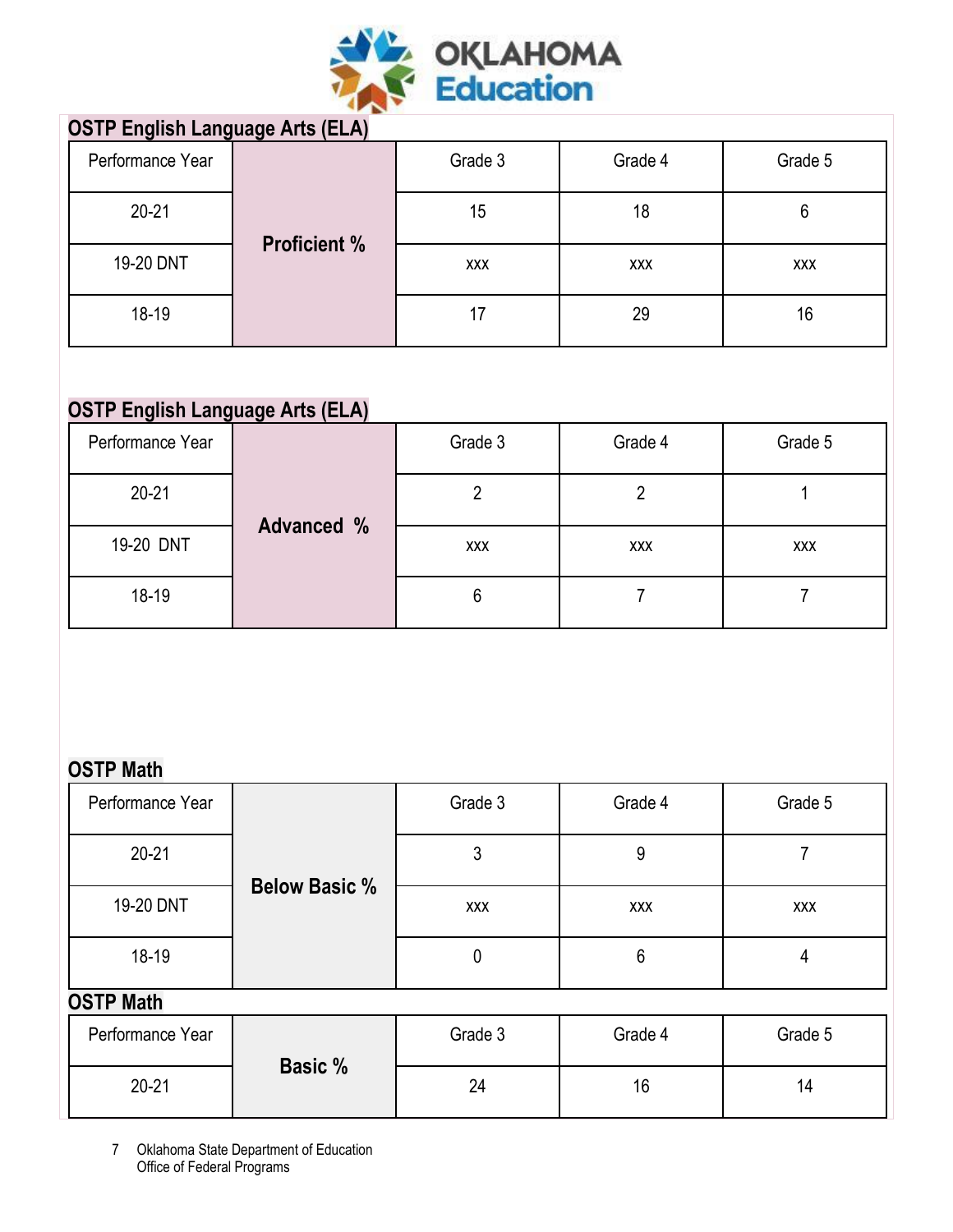

| 19-20 DNT | XXX | XXX | <b>XXX</b> |
|-----------|-----|-----|------------|
| 18-19     |     | ιu  | 20         |

## **OSTP Math**

| Performance Year |                     | Grade 3    | Grade 4    | Grade 5 |
|------------------|---------------------|------------|------------|---------|
| $20 - 21$        | <b>Proficient %</b> |            | 16         |         |
| 19-20 DNT        |                     | <b>XXX</b> | <b>XXX</b> | XXX     |
| $18-19$          |                     | 13         | 19         | 14      |

## **OSTP Math**

| Performance Year |                   | Grade 3    | Grade 4    | Grade 5    |
|------------------|-------------------|------------|------------|------------|
| $20 - 21$        |                   |            |            |            |
| 19-20 DNT        | <b>Advanced %</b> | <b>XXX</b> | <b>XXX</b> | <b>XXX</b> |
| $18-19$          |                   | 16         | 17         |            |

## **2.2 Includes detailed analysis of performance and non-performance data for each student subgroup identified in 1111(c)(2) of ESSA (economically disadvantaged students, students from major racial and ethnic groups, children with disabilities, and English learners).**

- Performance data for students with Specific Learning Disabilities, English Learners. and Economically Disadvantaged students was derived from STAR scores.
- Non performance data was obtained from the parent assessment surveys.
- Initial identification of EL students was obtained from parent registrations forms. The parent indicates race and language spoken in the home.
	- 8 Oklahoma State Department of Education Office of Federal Programs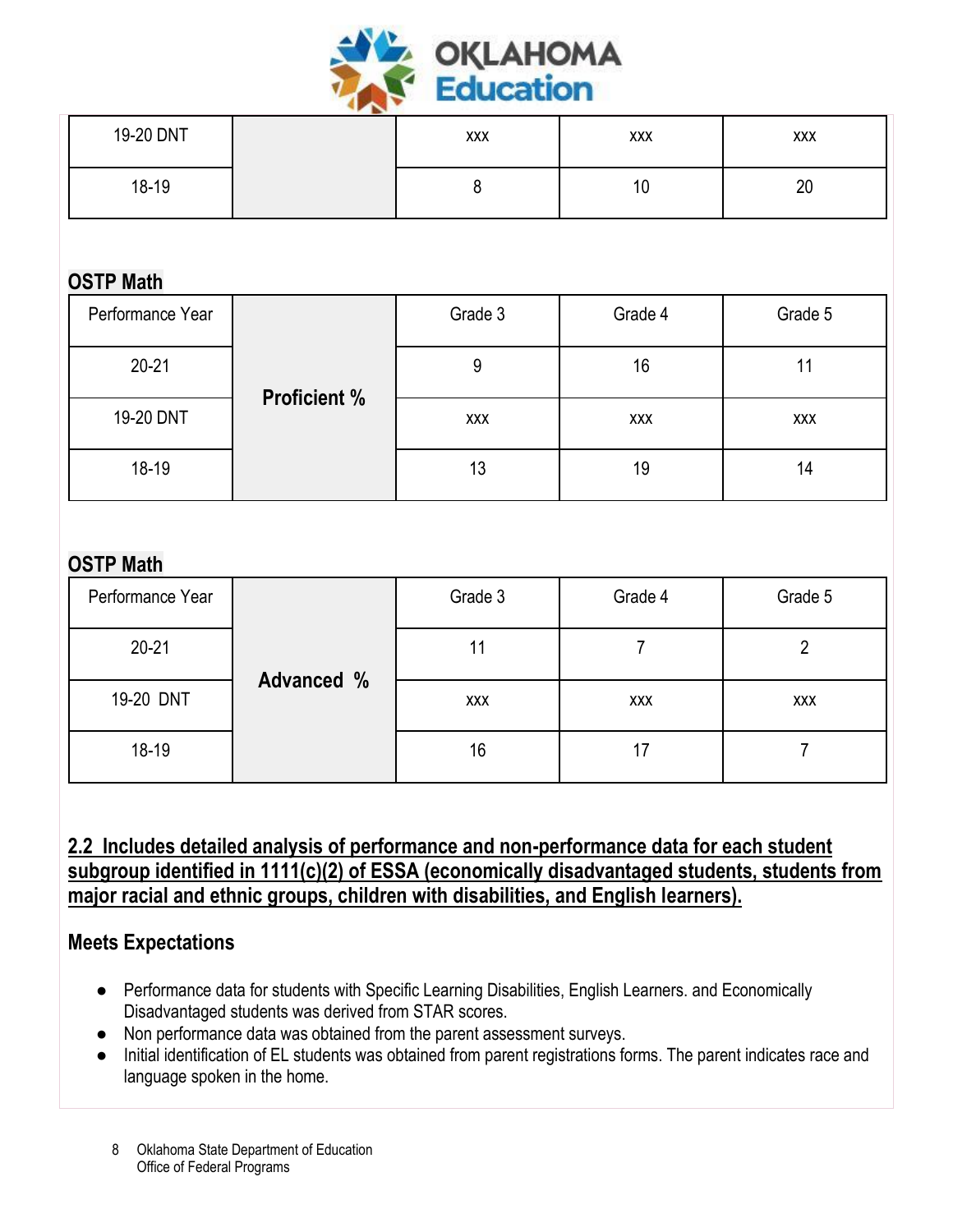

### **DATA and GOALS**

| <b>Choctaw Elementary - Total Student Population STAR Reading Scores</b> |                                                                 |                                                           |          |  |  |  |
|--------------------------------------------------------------------------|-----------------------------------------------------------------|-----------------------------------------------------------|----------|--|--|--|
| <b>School Year</b>                                                       | <b>Beginning of Year % of Students At</b><br>or Above Benchmark | End of Year % of Students At or<br><b>Above Benchmark</b> | Increase |  |  |  |
| $21 - 22$                                                                | 67%                                                             | Goal of 90%                                               |          |  |  |  |
| $20 - 21$                                                                | 63%                                                             | 75%                                                       | 12%      |  |  |  |
| $19 - 20$                                                                | 66%                                                             | 85%                                                       | 19%      |  |  |  |

| <b>Choctaw Elementary - Specific Learning Disorder (SLD) STAR Reading Scores</b> |                                                                 |                                                           |        |  |  |
|----------------------------------------------------------------------------------|-----------------------------------------------------------------|-----------------------------------------------------------|--------|--|--|
| <b>School Year</b>                                                               | <b>Beginning of Year % of Students At</b><br>or Above Benchmark | End of Year % of Students At or<br><b>Above Benchmark</b> | Change |  |  |
| $21 - 22$                                                                        | 14%                                                             | Goal of 90%                                               |        |  |  |
| $20 - 21$                                                                        | 58%                                                             | 53%                                                       | -5     |  |  |

| <b>Choctaw Elementary - English Learners STAR Reading Scores</b> |                                                                 |                                                           |          |  |
|------------------------------------------------------------------|-----------------------------------------------------------------|-----------------------------------------------------------|----------|--|
| <b>School Year</b>                                               | <b>Beginning of Year % of Students At</b><br>or Above Benchmark | End of Year % of Students At or<br><b>Above Benchmark</b> | Increase |  |
| $21 - 22$                                                        | 37%                                                             | Goal of 90%                                               |          |  |
| $20 - 21$                                                        | 50%                                                             | 50%                                                       |          |  |

| Choctaw Elementary - Children who are Economically Disadvantaged STAR Reading Scores |                                                          |                                                           |                 |  |
|--------------------------------------------------------------------------------------|----------------------------------------------------------|-----------------------------------------------------------|-----------------|--|
| <b>School Year</b>                                                                   | Beginning of Year % of Students At<br>or Above Benchmark | End of Year % of Students At or<br><b>Above Benchmark</b> | <b>Increase</b> |  |
| $21 - 22$                                                                            | 68%                                                      | Goal of 90%                                               |                 |  |

# **OSTP English Language Arts (ELA)** Grade 3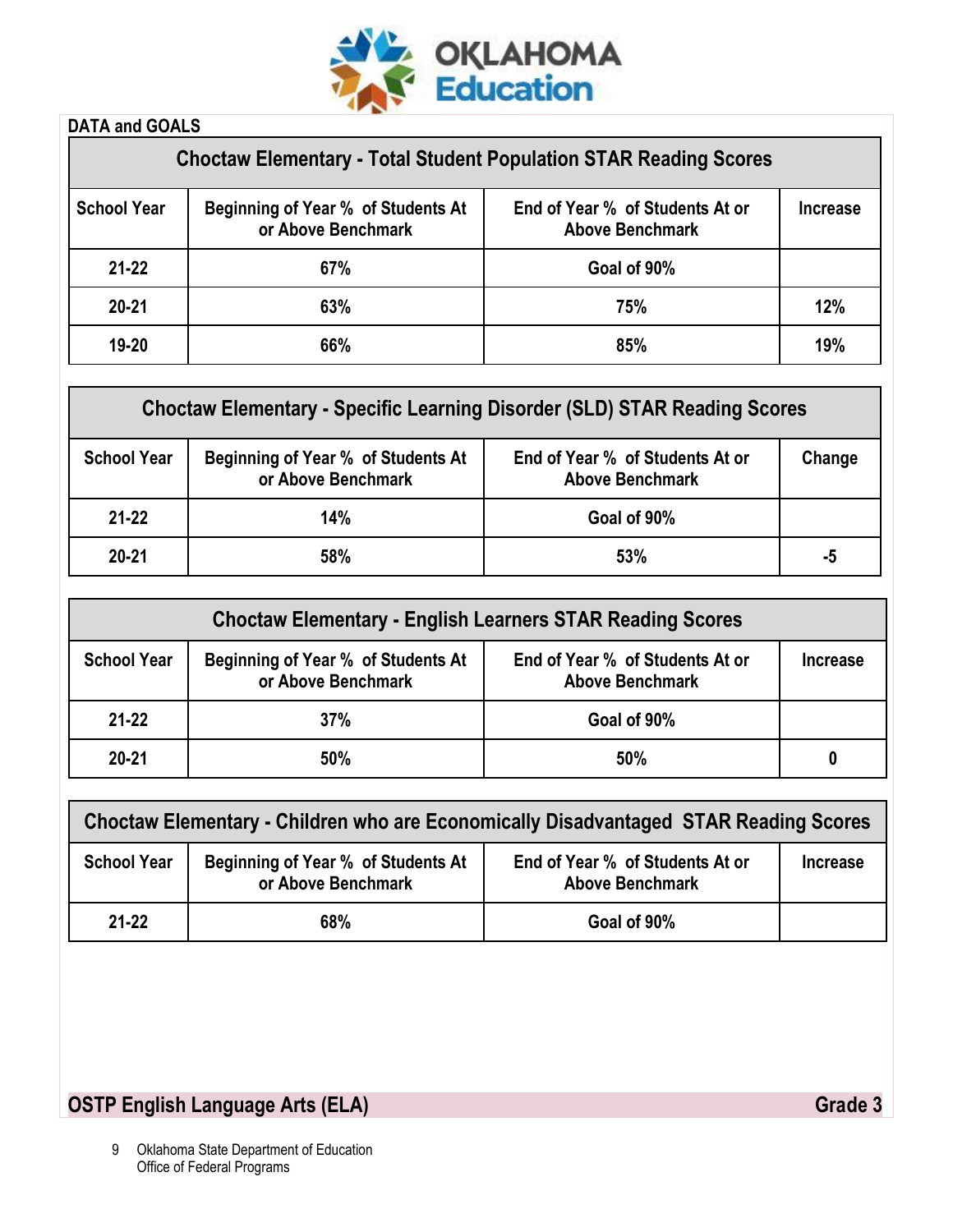

| Performance Year |                       | Non Free and Reduced | Free and Reduced |
|------------------|-----------------------|----------------------|------------------|
| $20 - 21$        | <b>Proficient and</b> | 40%                  | 22%              |
| $19 - 20$        | <b>Advanced %</b>     | Unavailable          | Unavailable      |
| $18 - 19$        |                       | Unavailable          | Unavailable      |

| <b>OSTP English Language Arts (ELA)</b> |                       |                      | Grade 4          |
|-----------------------------------------|-----------------------|----------------------|------------------|
| Performance Year                        | <b>Proficient and</b> | Non Free and Reduced | Free and Reduced |
| $20 - 21$                               |                       | 45%                  | 30%              |
| $19 - 20$                               | Advanced %            | Unavailable          | Unavailable      |
| $18 - 19$                               |                       | Unavailable          | Unavailable      |

| <b>OSTP English Language Arts (ELA)</b> |                       |                      | Grade 5          |
|-----------------------------------------|-----------------------|----------------------|------------------|
| Performance Year                        |                       | Non Free and Reduced | Free and Reduced |
| $20 - 21$                               | <b>Proficient and</b> | 17%                  | 30%              |
| 19-20                                   | <b>Advanced %</b>     | Unavailable          | Unavailable      |
| 18-19                                   |                       | Unavailable          | Unavailable      |

| <b>OSTP Math</b> |                       |                      | Grade            |
|------------------|-----------------------|----------------------|------------------|
| Performance Year | <b>Proficient and</b> | Non Free and Reduced | Free and Reduced |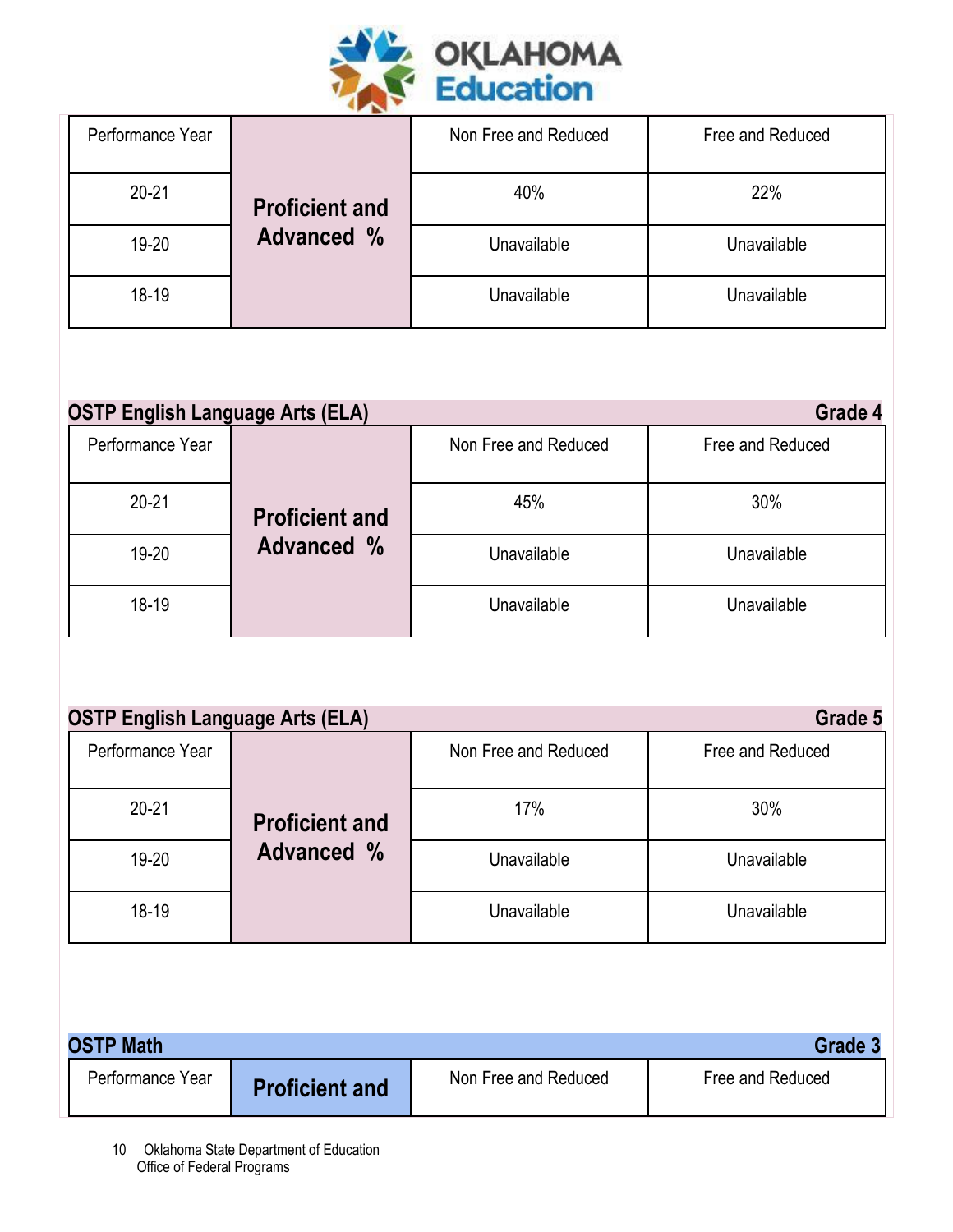

| $20 - 21$        | <b>Advanced %</b>     | 46%                  | 31%              |
|------------------|-----------------------|----------------------|------------------|
| $19 - 20$        |                       | Unavailable          | Unavailable      |
| 18-19            |                       | Unavailable          | Unavailable      |
| <b>OSTP Math</b> |                       |                      | Grade 4          |
| Performance Year |                       | Non Free and Reduced | Free and Reduced |
| $20 - 21$        | <b>Proficient and</b> | 58%                  | 10%              |
| 19-20            | <b>Advanced %</b>     | Unavailable          | Unavailable      |
| 18-19            |                       | Unavailable          | Unavailable      |

| <b>OSTP Math</b> |                       |                      | Grade 5          |
|------------------|-----------------------|----------------------|------------------|
| Performance Year |                       | Non Free and Reduced | Free and Reduced |
| $20 - 21$        | <b>Proficient and</b> | 29%                  | 60%              |
| $19 - 20$        | <b>Advanced %</b>     | Unavailable          | Unavailable      |
| $18 - 19$        |                       | Unavailable          | Unavailable      |

| <b>OSTP Science</b> |                                            |                      | Grade 5          |
|---------------------|--------------------------------------------|----------------------|------------------|
| Performance Year    |                                            | Non Free and Reduced | Free and Reduced |
| $20 - 21$           | <b>Proficient and</b><br><b>Advanced %</b> | 29%                  | 30%              |
| $19 - 20$           |                                            | Unavailable          | Unavailable      |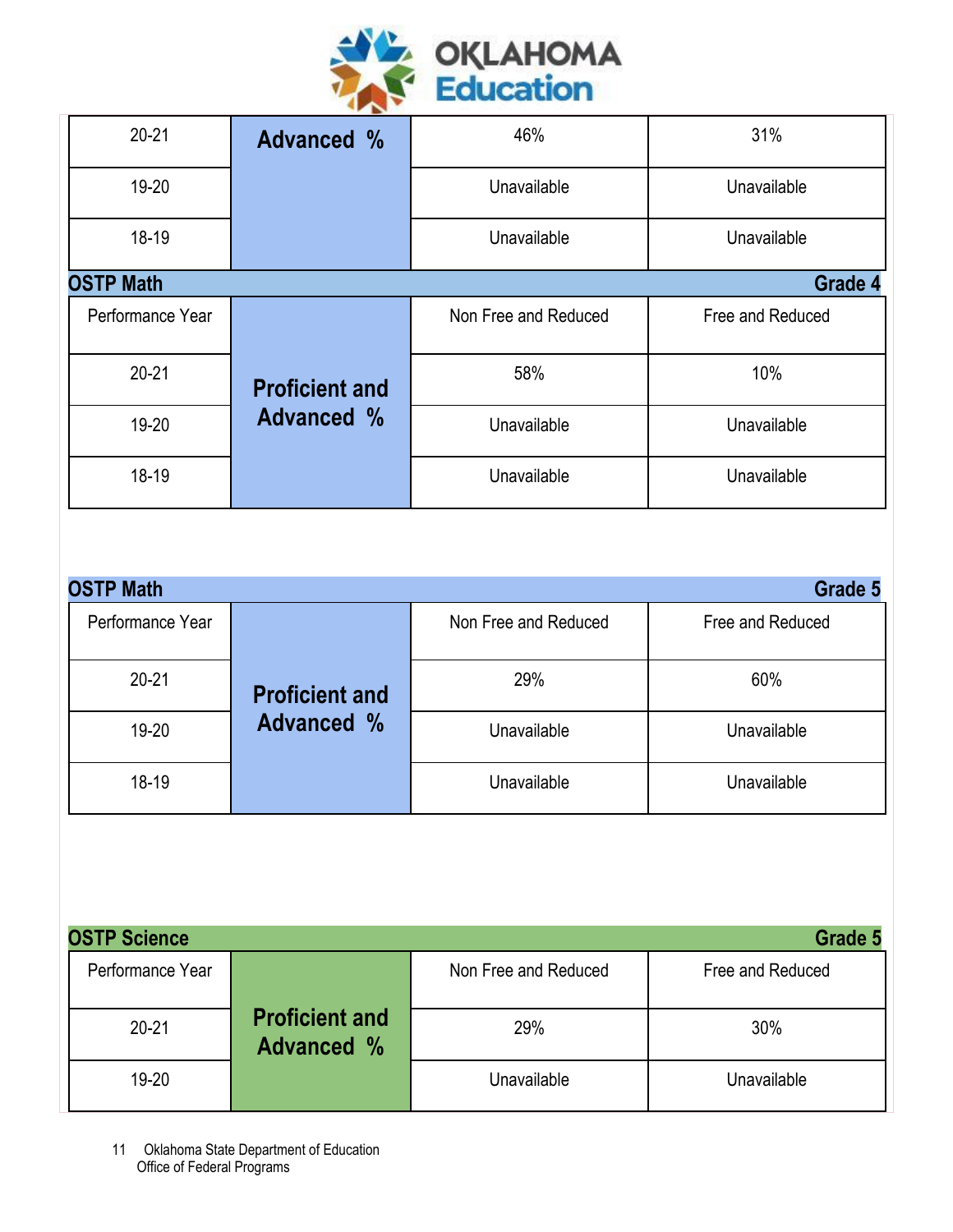

| $18-$<br>-19 | ____ | <br>DІE |
|--------------|------|---------|
|--------------|------|---------|

# **2.3 Examines student, teacher, school and community strengths and needs.**

### **Meets Expectations**

Surveys were given to multiple stakeholders including parents, teachers, and students. Analysis of the surveys helped to identify various strengths and needs. Focus will be placed on areas of greatest needs.

- Community strengths include the following:
	- Eastern Oklahoma County Technology Center (EOC Tech) provides materials and resources for classroom teachers through an after school STEM program.
	- EOC Tech Resource Center (EOCRC) provides school supplies to students and teachers.
	- EOCRC provides families in need with food and gifts around Christmas.
	- Midwest City Elks Lodge provides food baskets to families in need around Christmas .
	- Choctaw United Methodist Church provides food to families in need around Thanksgiving.
	- Tri-City Community Center provides free counseling for children within the Choctaw/Nicoma Park schools.
	- $\circ$  Calm Waters provides services for children experiencing things such as grief, divorce, trauma...
	- Parents have child care service available on campus through the YMCA.
	- The Rotary Club presents 3rd grade students with their own personal dictionary.
	- A local church offers tutoring for students.
	- Choctaw/Nicoma Park (CNP) Education Foundation offers grants to educators through an application process.

# **2.4 School leadership, in collaboration with families and community stakeholders, identifies a manageable number of priorities, at the right level of magnitude and aligned with the needs assessment, for school improvement.**

### **Meets Expectations**

Below is a list of strengths that were identified based on survey results. Areas of needs that will be addressed are included from each subgroup.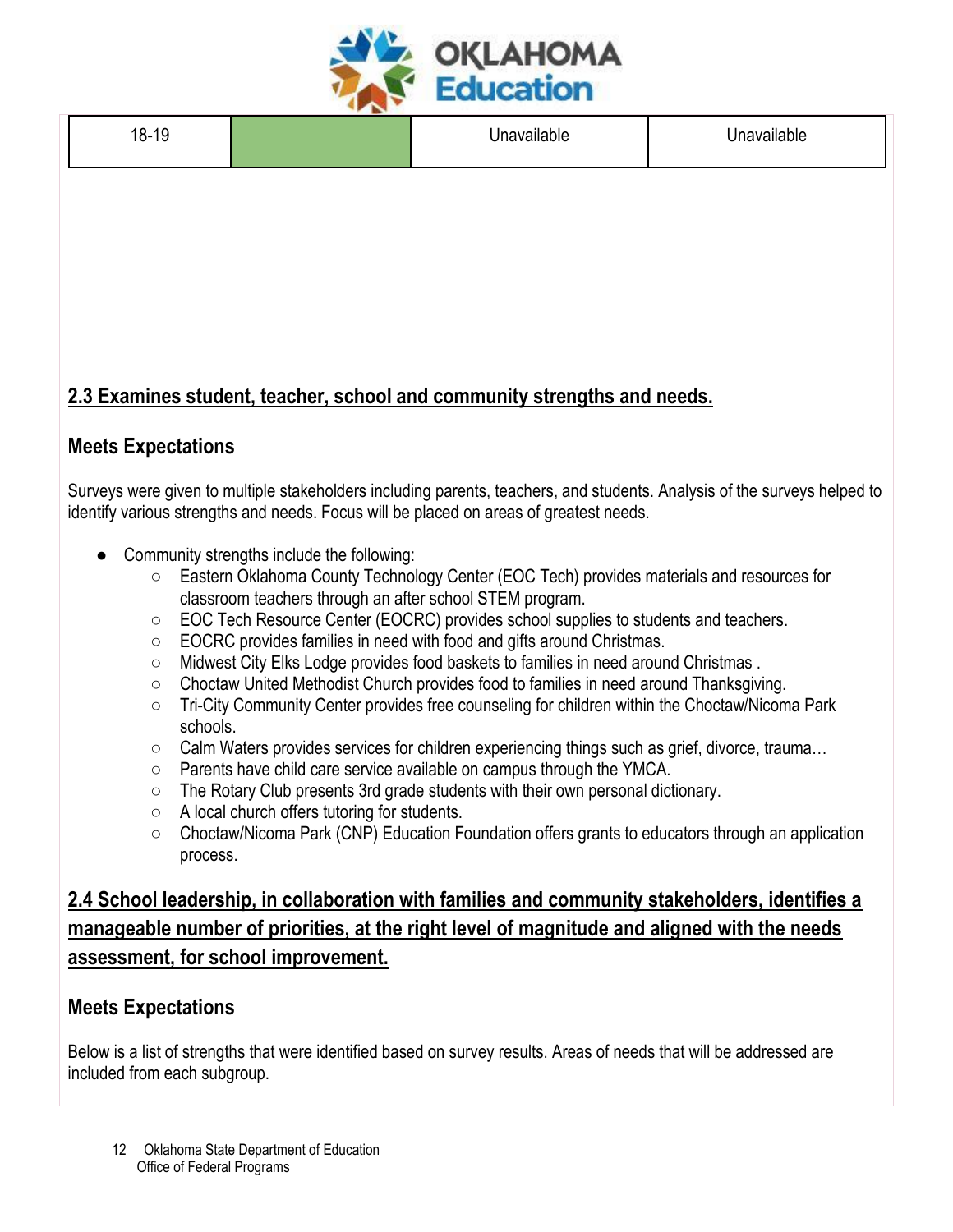

Results from a Parent Survey revealed the following strengths:

- Ease of communication with teachers
- Parents are encouraged to be involved with their child's education
- Parents feel that the teachers at Choctaw Elementary are interested in and cooperative when discussing their child's academics and other concerns
- Parents feel welcome at CE

Needs identified from the parent survey include:

- Parents are interested in volunteering opportunities at CE
- Parents want more information on how to help their child improve academically as well as more information on the teacher's academic goals.

Results from a student survey revealed the following strengths:

- Liking Choctaw Elementary
- Feeling safe in the classroom
- Feeling like their teachers really listen to and care about them
- Indicating that homework and online learning are important
- One hundred percent of students strongly agreed that their family wants them to do well in school

The greatest need identified from the Student Survey was learning strategies to assist students in resolving conflict.

Results from a teacher survey revealed the following strengths:

- Having high expectations for students
- Students having pride in their school
- Retaining the best teachers at Choctaw Elementary
- Teachers building strong relationships with students
- Students respecting their teachers
- Students respecting other students' differences
- School staff respecting and embracing diversity

Needs identified from Teacher Climate survey and from academic data include:

- A need to provide access of Title I materials to all educators
- Providing professional development that improves classroom instruction

### **AREAS OF FOCUS for 2.4:**

- 1. For parents: Choctaw Elementary will provide more resources through the school website to assist parents in helping their child succeed academically.
- 2. For students: Students will be given specific lessons that address school safety and conflict management through our guidance and PE classes.
- 3. For teachers: Title 1 materials and programs will be made accessible to all classroom teachers in a systematic manner. The means to how teachers utilize and implement these materials will be communicated. The Title I teachers provide professional development on specific screenings and interventions to address reading difficulties.
- 4. Ongoing professional development to improve instruction will continue to be provided to our teachers.
- 5. Overall FOCUS and GOAL: By the end of this school year, all parents will feel more able to assist their child to succeed academically, teachers will have a better understanding of the resources our school has available,and
	- 13 Oklahoma State Department of Education Office of Federal Programs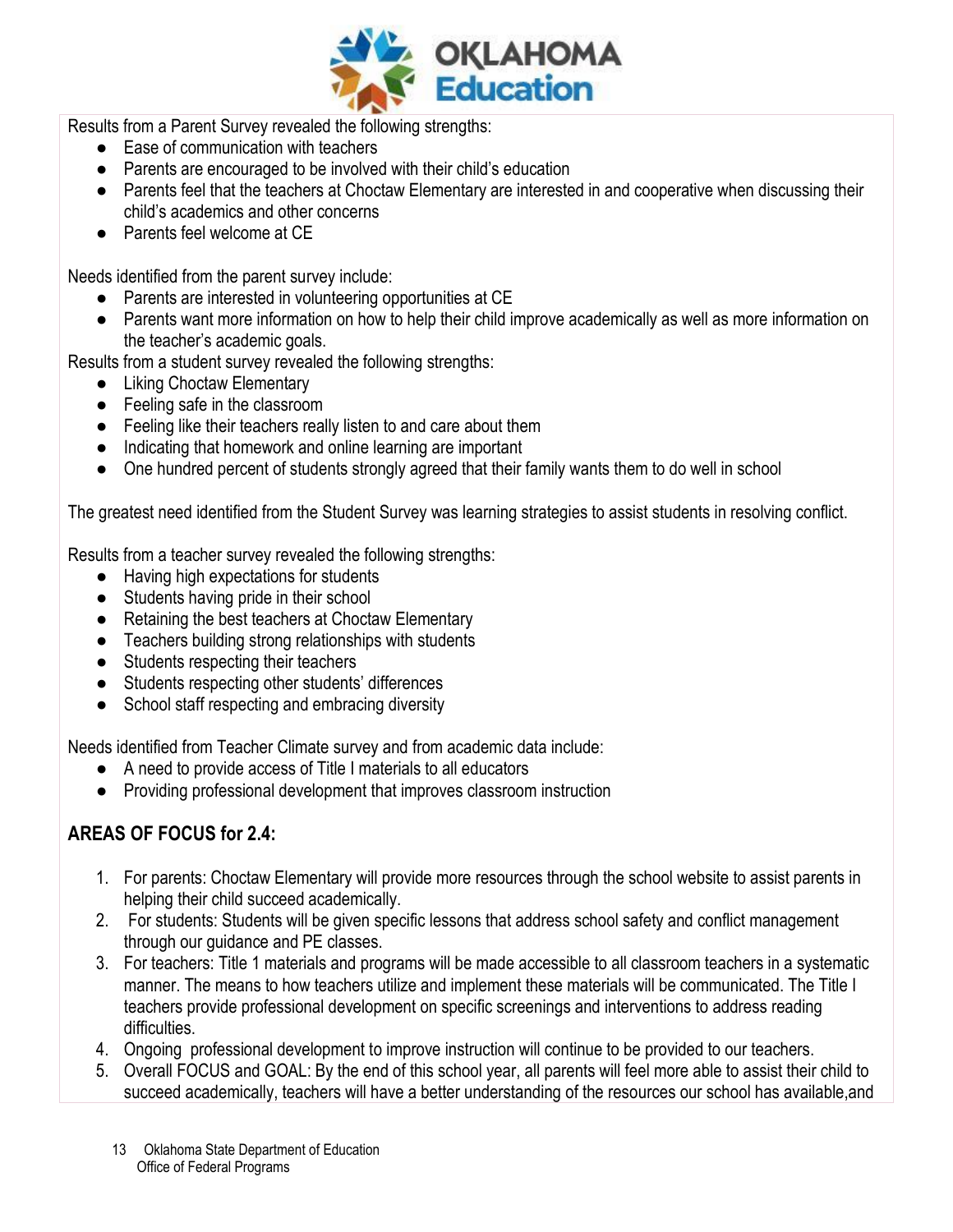

students will have more skills in the areas of conflict resolution and safety for all. Our ultimate goal is for the overall improvement and well being of each student. It will take all stakeholders doing their part as we strive to reach this goal. The Title I committee shall use the information obtained from the Needs Assessments to help all Choctaw Elementary students meet grade level benchmark on the STAR Reading assessment by the end of the school year.

# **2.5 Evidence shows that the school's Title I schoolwide plan and cycle of continuous improvement has improved outcomes for all students, particularly those most at-risk.**

## **Meets Expectations**

Student progress is assessed schoolwide 3 times a year using the Renaissance STAR Screening Report. The December 2020 STAR Reading results for students directly being served by a reading specialist shows an increase in student achievement from the beginning of the year. Percentile rank was used to determine growth.

- $\bullet$  Title I instructor # 1 26 out of 29 students showed growth
- $\bullet$  Title I Instructor # 2 25 out of 30 students showed growth

Data is and will continue to be analyzed from various sources to identify areas of improvement. Teachers and administrators review past OSTP testing to identify areas of need, formative and summative assessments to guide instruction, and analysis of STAR testing to identify targeted reading skills. Formative assessment information is gathered and reported to identify the development of knowledge and skills, and summative assessment is information gathered to determine students' mastery of skills. Following our Title 1 Schoolwide Plan, with fidelity, will guide us in our mission to ensure there are improved outcomes for all students, particularly those most at-risk.

### **Summary of Comprehensive Needs Assessment:**

A needs assessment was conducted to identify strengths and needs of educators, students, parents, and the community. This information was analyzed to target a number of goals that could be put in place to address the identified needs.

Choctaw Elementary's Comprehensive Needs Assessment was compiled using multiple data sources, including: Parent, Teacher, and Student surveys, STAR Reading and STAR Early Reading assessments, student attendance, and professional development needs. Data from the OSTP testing is factored in as well.

One suggestion to address needs identified from the parent survey, includes having a sign-up table for parent volunteer opportunities at the entrance of the school during activities with parents present such as, Open House, school programs, parent/teacher conferences, book fairs... Volunteer opportunities can be broken down into onsite activities and activities that can be done virtually to allow all parents the opportunity to contribute.

An identified need of teachers that will be addressed in the Title I School Plan includes having professional development opportunities that directly impact classroom practices. A total of 24 hours of PD was required at the district level. Choctaw/Nicoma Park Schools have recently begun offering teachers a choice of professional development topics by offering breakout sessions during the district-wide professional development, allowing teachers choices of PD topics designed to fit individual teacher's needs.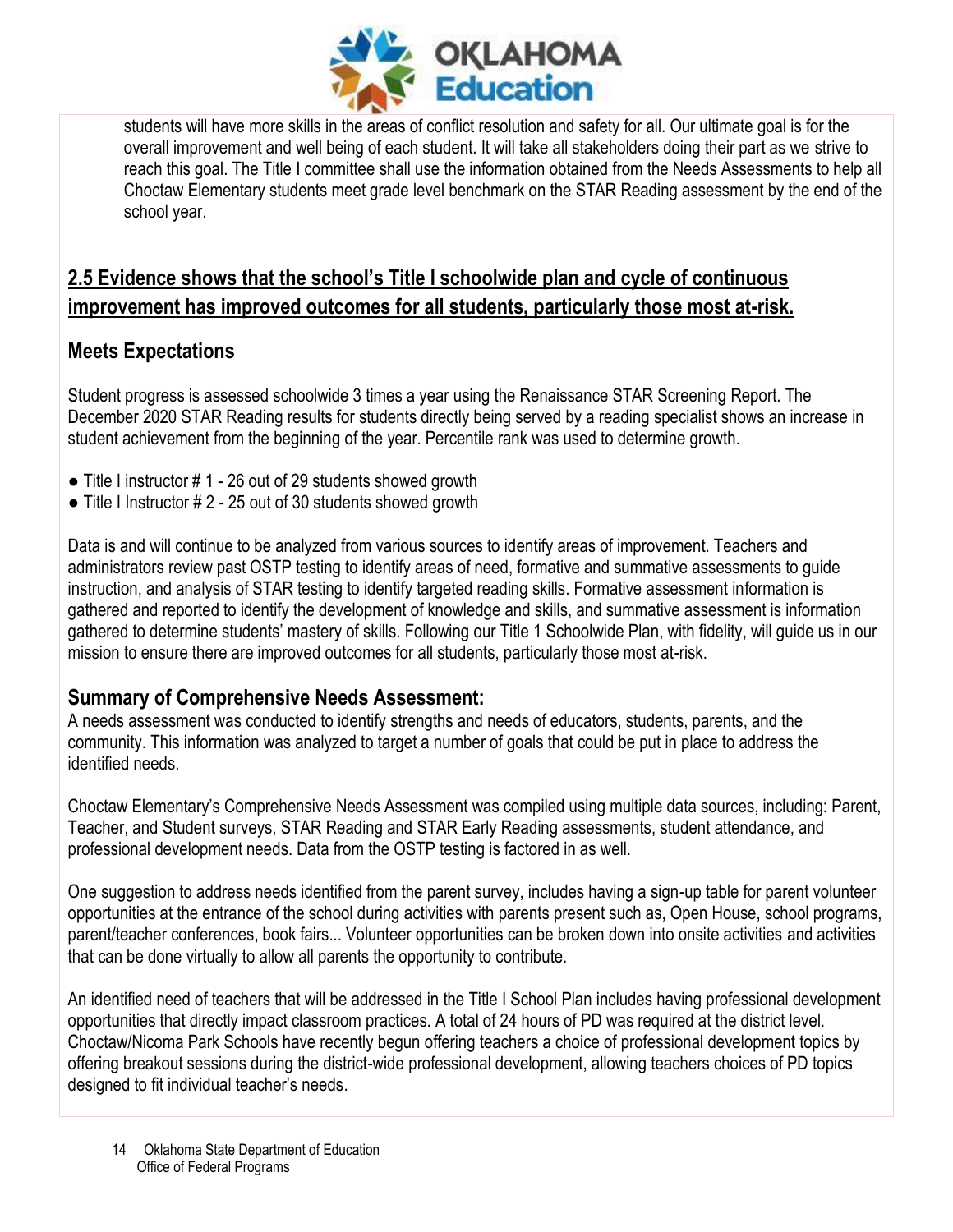

Choctaw Elementary is a Title I Schoolwide program, all items purchased with Title I funds are available for all educators. A goal is to set up a system allowing teachers to easily access Title I materials for classroom use. Measures will be put into place to inform teachers what Title I materials are available to use in the classroom. Each teacher visits with the Response to Intervention (RTI) team periodically throughout the school year about students who are struggling academically. The RTI team consists of multiple educators including Title I reading specialists. Title I teachers will provide Title I resources at the RTI meetings that teachers may check out and use in their classrooms. In addition to this, the materials that are available will be placed in the Title I classroom in a designated area with easy access for teachers.

Needs that were identified related to the community and parents included volunteer opportunities (addressed above), getting information related to their child's academics, and possible after school tutoring for students.This information was obtained from specific questions on the parent survey as well as from comments in the comment section.

Parents indicated an interest in after school tutoring for students. Some possible resources may come from within the community. A local church has offered free after school tutoring for students. Due to concerns with Covid 19, tutoring will be offered at a later date. This information can be shared with parents that might be unaware of this opportunity once it becomes available. Another possible solution to after school tutoring that was noted was checking with teachers who might be available for tutoring after school for a nominal fee from parents who are interested.

Parents indicated a desire for information related to their child's academics including what is expected and how to help them. A link to the Oklahoma Academic standards will be added to CE's website. Information about content taught is sent in teacher newsletters as well and in Thursday folders. Additional information regarding "Helping Your Child Become a Successful Reader" is also sent home.

The media center specialist sends home information about how parents can access their child's progress on the Accelerated Reader program through the Home Connect program. Parents are also able to sign up for email notifications that will notify them when their child has completed an activity or assessment.

Title I Reading Specialists give information on how to help children with reading during the Title I Parent Information meeting. This includes resources from the community such as reading programs, apps for free audiobooks, programs at the Metropolitan Library System, and how to access books and audiobooks.

Lexia is an online reading program tailored to the reading needs of each student. It is offered to every student in the Title I program, all special education students, students on RTI, and other students in need. Information on how to sign in to Lexia is also sent home for those students. Epic Books is another online program available to all students. Information about accessing Epic Books is also sent home.

Responses from the student survey indicate a need for helping students learn to resolve conflicts by talking things out. Ideas to address this need include having the school counselor include conflict resolution in counseling lessons, training in and posting of information from the "Peaceful Playgrounds" Conflict Resolution Options, having classroom teachers review appropriate conflict resolution with their individual classes.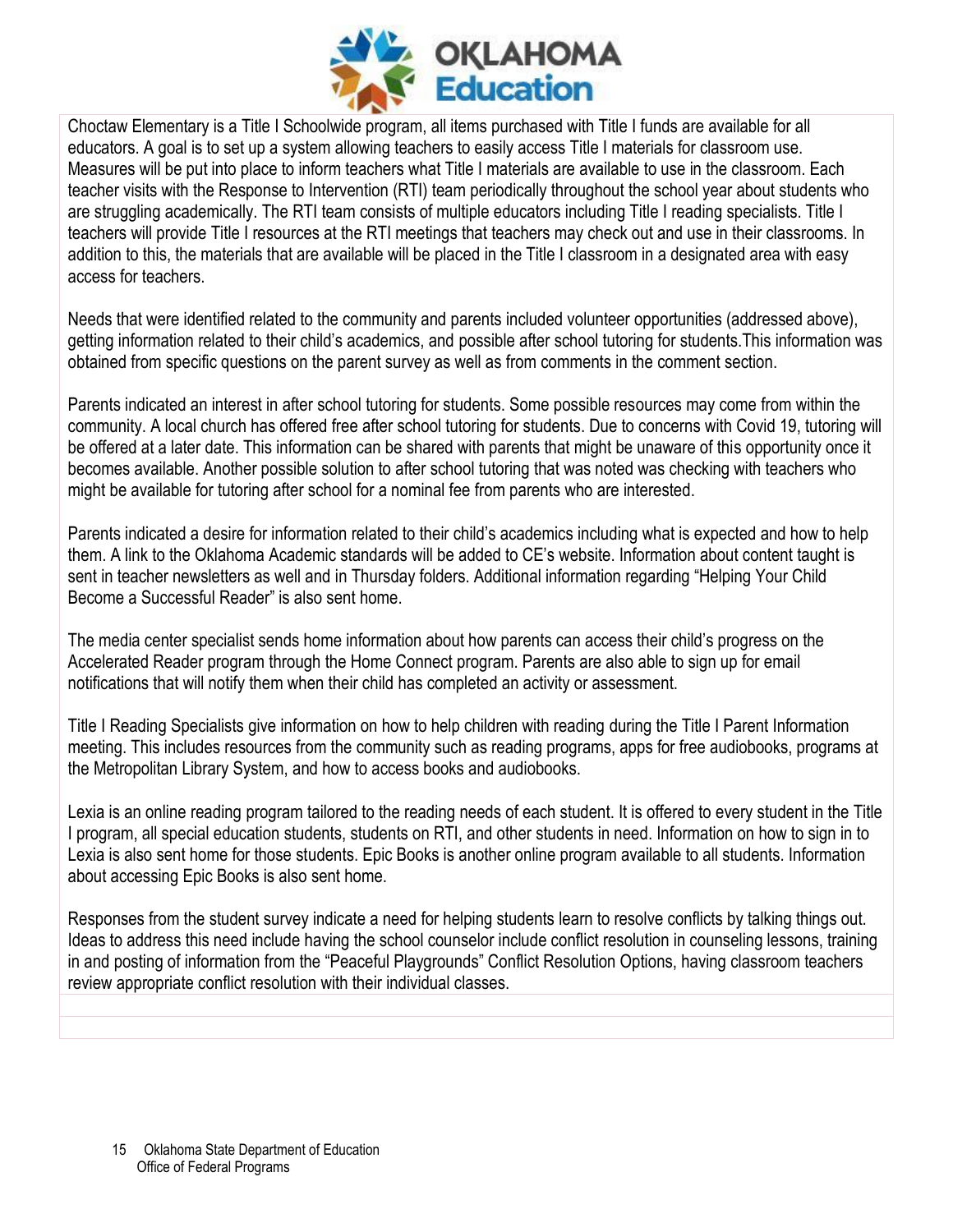

#### **3. Schoolwide Plan Strategies**

 $\Box$  By checking this box, the school principal certifies that the schoolwide plan includes a description of the strategies that the school will be implementing to address school needs, including a description of how such strategies will –

- provide opportunities for all children, including each of the subgroups of students (as defined in section 1111(c)(2)) to meet the challenging State academic standards;
- use methods and instructional strategies that strengthen the academic program in the school, increase the amount and quality of learning time, and help provide an enriched and accelerated curriculum, which may include programs, activities, and courses necessary to provide a well-rounded education; and
- address the needs of all children in the school, but particularly the needs of those at risk of not meeting the challenging State academic standards. [ESSA, Section 1114(b)(7)(A)(iii)]
- provide professional development and other activities for teachers, paraprofessionals, and other school personnel to improve instruction and use of data from academic assessments, and to recruit and retain effective teachers, particularly in high need subjects;
- be evidence-based as defined in ESSA, Section 8101(21)(A).

- 1. Strategies provide a detailed, enriched, and accelerated curriculum for all students, including each of the subgroups, according to their needs.
- 2. The school provides multiple opportunities and evidence-based interventions for students in need, and address the outcomes of the comprehensive needs assessment in a way that will result in significant improvements in student learning.
- 3. Timely, effective and additional assistance is provided for students experiencing difficulty mastering the State's standards through activities which may include: counseling, school-based mental health programs, specialized instructional support services, mentoring services, postsecondary education preparation, transition from preschool to local elementary school programs.
- 4. The school uses clear criteria and processes for student participation in a tiered model to prevent and address behavior problems and early intervention services.
- 5. The school uses clear criteria and processes for making decisions regarding level and length of student participation in tiered supports.
- 6. The school offers a range of extended learning opportunities within and beyond the school day and the school year.
- 7. Professional development and other activities are offered for teachers, paraprofessionals, and other school personnel to improve instruction and use of data from academic assessments.
- 8. The school uses clear, diverse strategies to recruit and retain effective teachers, particularly in high need subjects.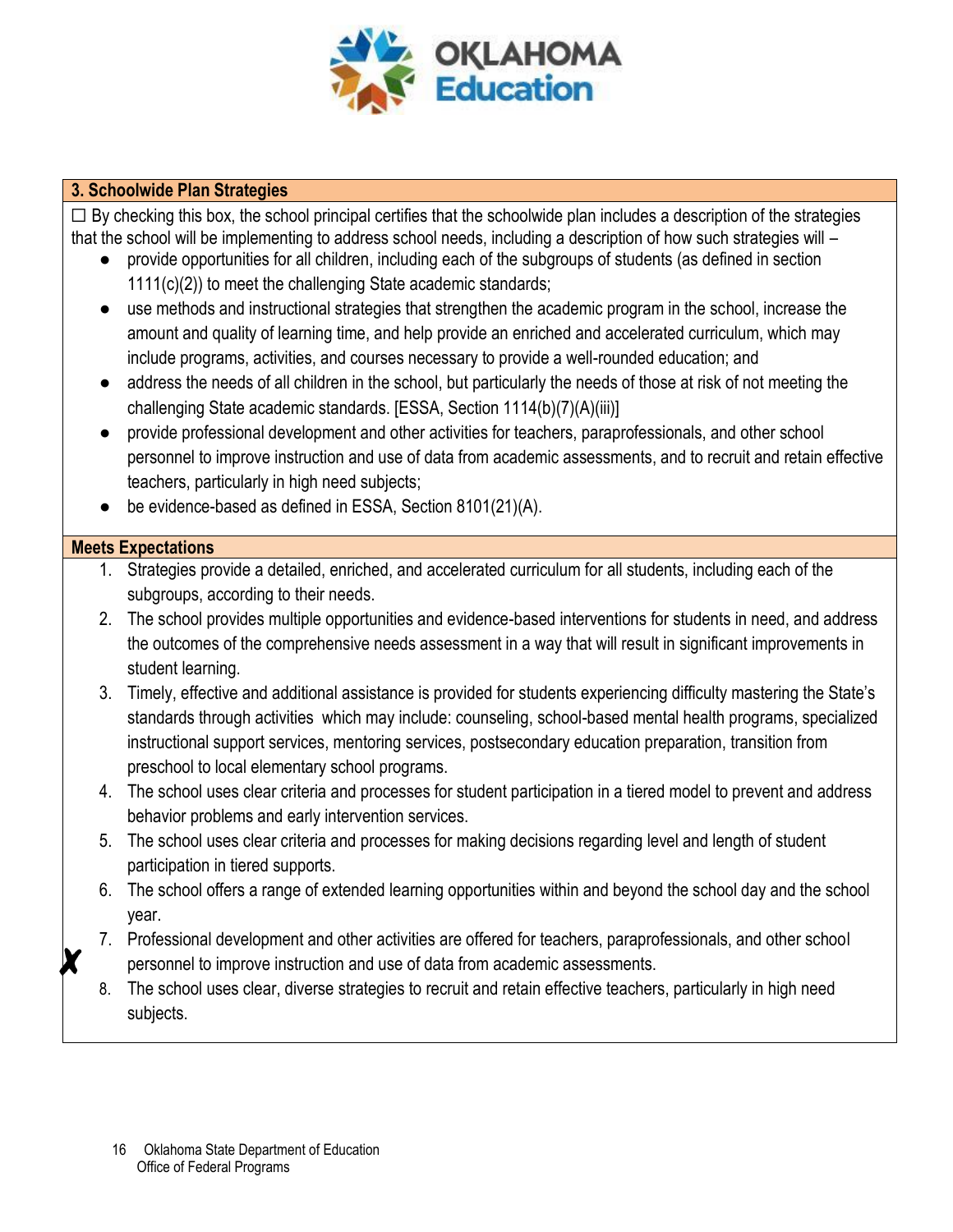

#### **Developing**

- 1. Strategies provide an enriched and accelerated curriculum for most students with plans in place to differentiate for struggling students.
- 2. The school provides general interventions for students in need, and activities address some outcomes of the comprehensive needs assessment, and may result in limited improvements in student learning.
- 3. Additional on-going assistance is provided for students experiencing difficulty meeting State standards.
- 4. The school uses clear criteria and processes for addressing behavior problems and early intervention services.
- 5. The school uses clear criteria and processes for making decisions regarding student participation in tiered supports.
- 6. The school strives to provide extended learning opportunities within the school day but has limited opportunities beyond the school day and school year.
- 7. Professional development and other activities for teachers, paraprofessionals, and other school personnel are offered to improve instruction.
- 8. The school uses some strategies to recruit and retain effective teachers, particularly in high need subjects.

#### **Does Not Meet Expectations**

- 1. Strategies provide a basic curriculum intended for all students.
- 2. The school has not developed and implemented opportunities and evidence-based interventions, and activities may be purposefully designed, but are not aligned to the comprehensive needs assessment.
- 3. Additional assistance is provided to some students who are experiencing difficulty, but the intervention is not regular and ongoing.
- 4. Processes vary by grade level, teacher, or academic program regarding decisions about student behavior problems.
- 5. Processes vary by grade level, teacher, or academic program regarding decisions about student participation in tiered supports.
- 6. The school offers limited extended learning opportunities.
- 7. Limited or no professional development and other activities are offered for teachers, paraprofessionals, and other school personnel.
- 8. The school has no strategies in place to recruit and retain effective teachers.

**Addressing the above expectations, describe in the box below the strategies the school will use to upgrade the entire educational program in order to improve the achievement of the lowest performing students, including how and when these strategies will be implemented. These strategies should be linked to areas identified in the comprehensive needs assessment and the site budget.**

Students are ranked in priority order, based on multiple measures including: STAR, OSTP scores, screenings i.e. Literacy First and CR Success screeners, and teacher referral according to the greatest reading needs for students. Instructional materials are research based. Selection for students placed in the Title I Program is made based upon the needs of the population served. Title I teachers collaborate with core academic teachers on a regular basis regarding how to support classroom curriculum and state standards.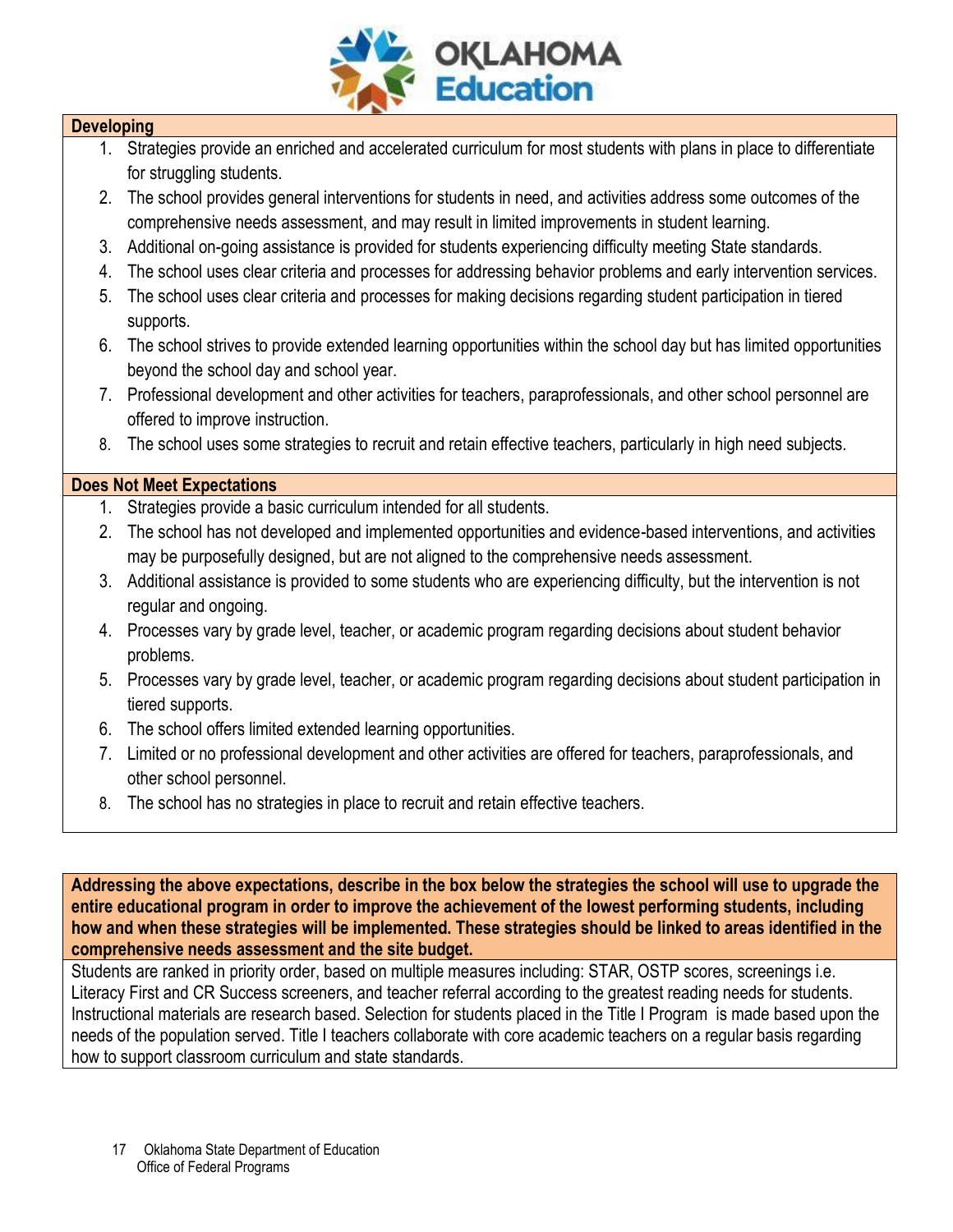

 $\overline{a}$ Professional Learning Community (PLC) members meet bimonthly to identify students that need remediation on specific skills based on pretest data. A posttest is given to ensure students' acquisition of skills. Response to Intervention (RTI) and OSTP data are also analyzed to meet student needs.

Highly qualified teachers are recruited through an annual Job Fair. Our site's OSTP scores encourage highly qualified teachers to join our academic team. CE teacher turnover is significantly lower than the average. Professional development for teachers is provided to maximize virtual teaching opportunities to improve instruction.

# **3.1 Strategies provide a detailed, enriched, and accelerated curriculum for all students, including each of the subgroups, according to their needs.**

# **Meets Expectations**

- Classroom teachers provide enrichment by online teaching, coding i.e. programming for computers, teaching using manipulatives, and posting student work.
- Principals, classroom teachers, Title I teachers, a special education teacher and the school counselor meet monthly for Response to Intervention (RTI) in order to provide intervention for students struggling academically
- Jacket Tails, an after school school reading program provided by the media specialist via Zoom.
- Teachers and students walk to the local library to participate in various programs.
- Native American storytellers visit and share stories of their culture.
- Lexia reading program allows students to work on reading skills at home.
- Vocabulary is posted on walls throughout the school building.

Teachers at CE utilize a variety of resources to enrich the curriculum for students according to their needs. Curriculum specific to those students most at-risk, include the Lexia Core 5 online reading program, which is available to students in the Title I program, children in special education, and other students identified by classroom teachers as having a need for additional help in reading.

## **3.2 The school provides multiple opportunities and evidence-based interventions for students in need, and address the outcomes of the comprehensive needs assessment in a way that will result in significant improvements in student learning.**

# **Meets Expectations**

Evidence-based interventions include: RTI assessments , running records, Lexia levels, STAR testing, Interventions for Professional Learning Communities (PLC), CR Success, Fountas & Pinnell, Take Flight, and Wilson Reading. Interventions for students in need include re-teaching of concepts identified by classroom teachers. Skills to target are identified in Professional Learning Communities (PLC) meetings and teachers administer post-tests to ensure students achieve mastery of the skills taught. In addition to this, students who struggle are placed on RTI and moved through the tiers, as needed. Students in the Title I program are taught with evidence based curriculum in small groups.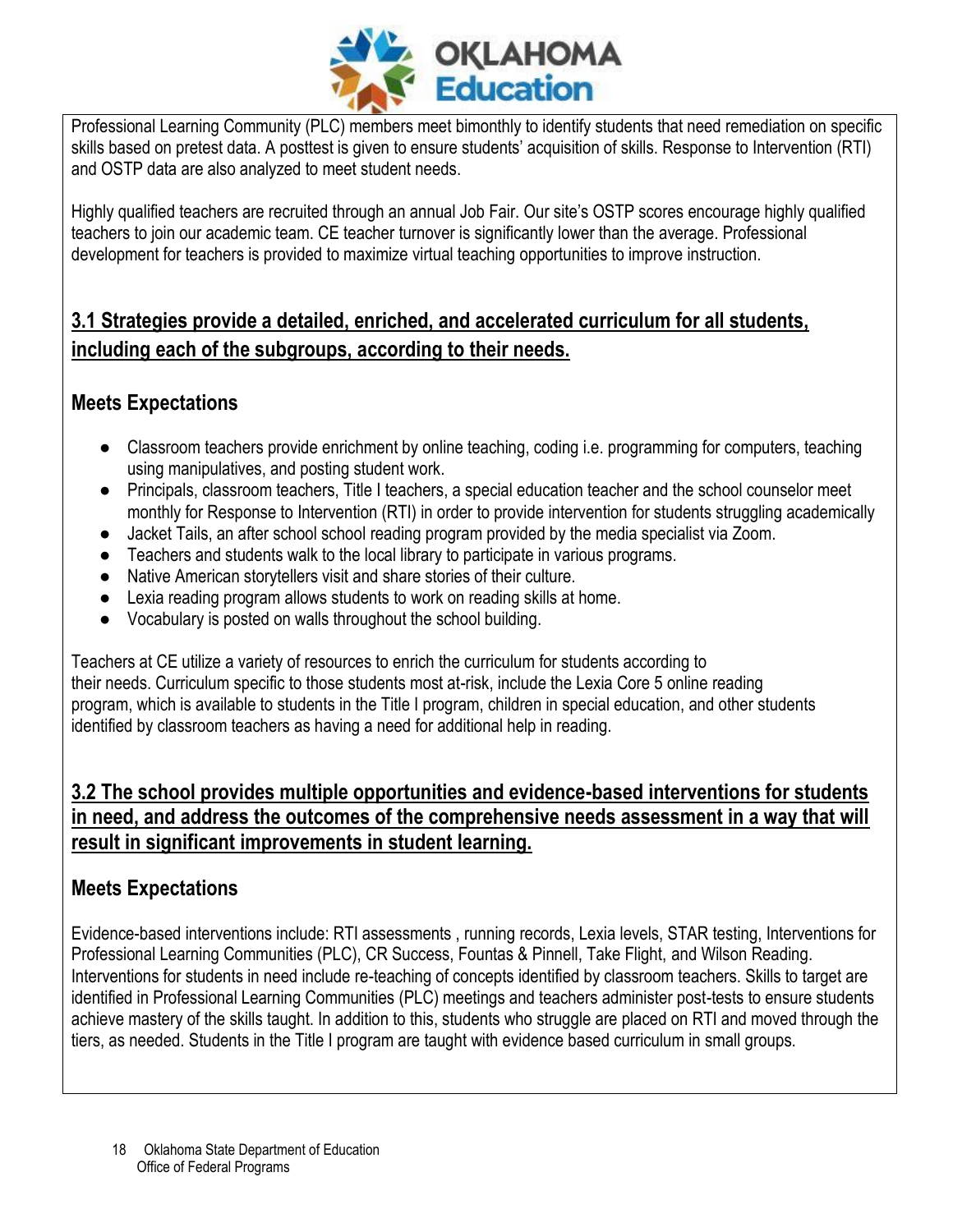

 $\overline{a}$ **3.3 Timely, effective and additional assistance is provided for students experiencing difficulty mastering the State's standards through activities which may include: counseling, schoolbased mental health programs, specialized instructional support services, mentoring services, postsecondary education preparation, transition from preschool to local elementary school programs.**

# **Meets Expectations**

- Response to Intervention (RTI) identifies struggling students and places them on tiers according to their needs. Teachers monitor progress on various skills weekly through pre and post tests.
- PLC teams include classroom teachers and Title I teachers. Teachers identify students struggling with specific skills and re-teach to mastery.
- Calm Waters is a mental health program available to students as referred by teachers, parents, and/or the school counselor. Parent permission is required.
- Additional counseling services are available through Tri-City Youth and Family Center.
- Native American tutoring is available after school.
- School counselor addresses subjects such as bullying, self-esteem, loss, and positive character attributes
- Transition information is provided to parents and students transitioning from Pre-K to kindergarten and for 5th grade students transitioning to middle school.

Students who struggle academically are placed on an RTI tier as soon as teachers identify an academic need and are moved through the RTI tiers as needed. Teachers identify skills and provide targeted interventions according to the number of minutes required on individual tiers. Tri-City Youth and Family Center provides counseling to students from CE as needed. Another resource for students who are experiencing grief is Calm Waters. It provides counseling at no charge to families. Additional support for students are listed above. The school counselor confers with parents regarding individual student needs.

# **3.4 The school uses clear criteria and processes for student participation in a tiered model to prevent and address behavior problems and early intervention services.**

# **Meets Expectations**

Resources available include:

- Positive Behavior Interventions Supports (PBIS)
- Supporting Our Students (SOS) pairs teachers with students who need additional support
- **Behavior Intervention Plans**
- Classroom teachers, administrators, special education teachers and the school counselor collaborate in RTI meetings to help identify which students are in need of a behavior intervention
- Behavior intervention plans have clear processes on how to de-escalate behavior. Processes also include identifying antecedents to behavior problems to avoid escalation.
- School counselor does small group intervention and whole class instruction
- Counselor refers to outside services as needed
- Early interventions are provided to developmentally delayed preschool students
	- 19 Oklahoma State Department of Education Office of Federal Programs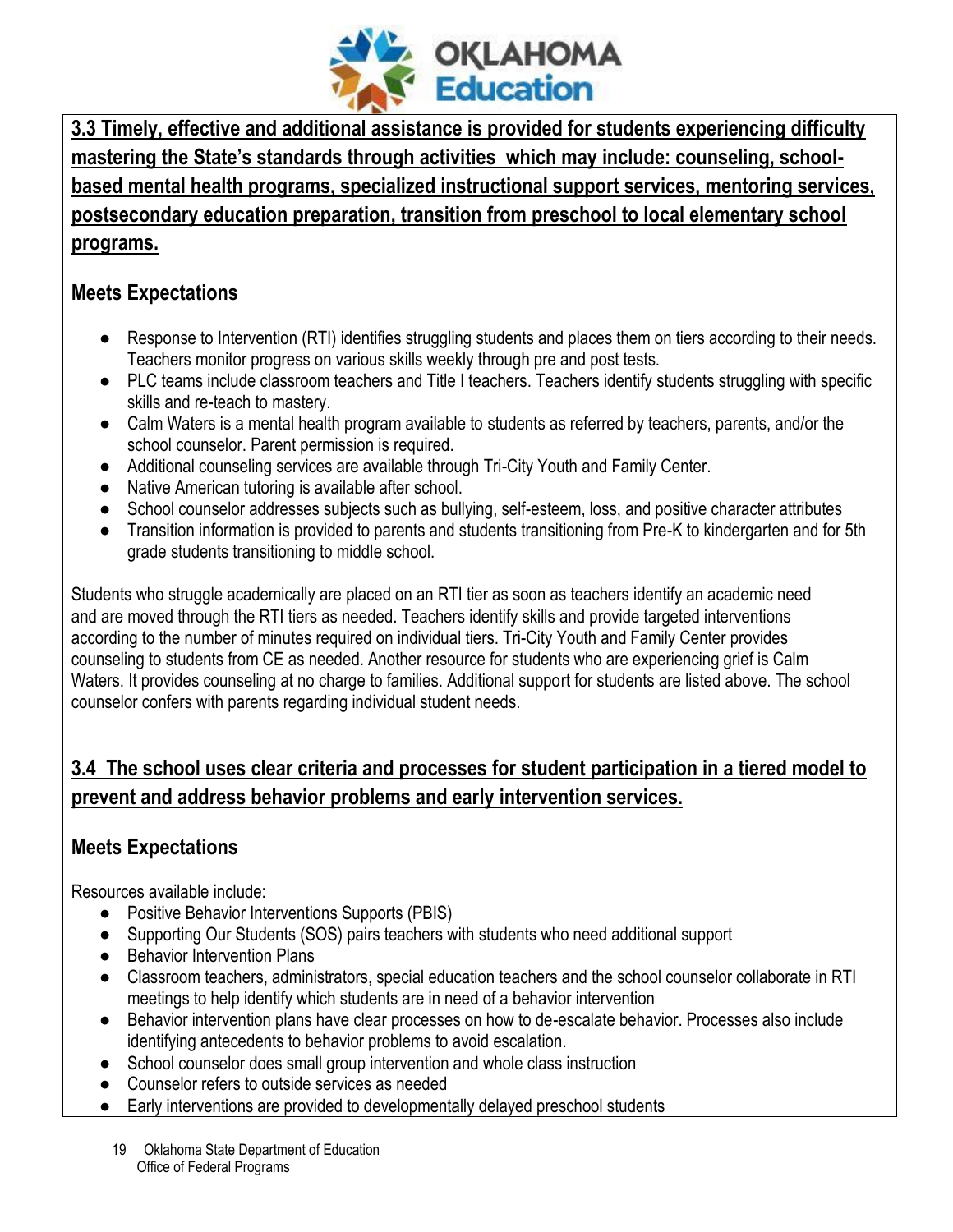

Tri-City Youth and Family Counseling Agency is utilized as a resource, specifically for children with behavior, social and emotional difficulties

There are multiple resources utilized at CE to assist students' behavior issues. Students experiencing difficulty beyond the school's resources are referred to services within the community. See above notes for details regarding the criteria and processes for individual tiers related to behavior problems and early intervention services.

# **3.5 The school uses clear criteria and processes for making decisions regarding level and length of student participation in tiered supports.**

# **Meets Expectations**

Students are identified for referral to RTI based on classroom work, STAR testing, formative and summative assessments in the classroom, and teacher observation. Students start out on Tier I and move up through the tiers as needed.

Criteria for level and length of student participation in tiered supports is as follows:

- Tier I lasts for 4-6 weeks. Intervention is provided 3x a week for 10-15 minutes
- Tier II lasts for 4-6 weeks. Intervention is provided 5x a week for 30-45 minutes
- Tier III lasts for 4-6 weeks. Intervention is provided 5x a week for 45-60 minutes

See above notes for details regarding criteria and process for level and length of student participation in tiered supports.

# **3.6 The school offers a range of extended learning opportunities within and beyond the school day and the school year.**

# **Meets Expectations**

Extended learning opportunities include:

- Native American Education Tutoring
- Lexia Core 5 computer program for use both at school and at home
- Information provided to parents regarding summer reading programs, as available
- Parent education and resources regarding home academic support is given at Title I meetings
- Provide information re: metropolitan library events and programs

Choctaw Elementary is fortunate to have multiple programs in place offering extended learning opportunities within and beyond the school day provided by the community and the school district. See above for details.

## **3.7 Professional development and other activities are offered for teachers, paraprofessionals, and other school personnel to improve instruction and use of data from academic assessments.**

# **Meets Expectations**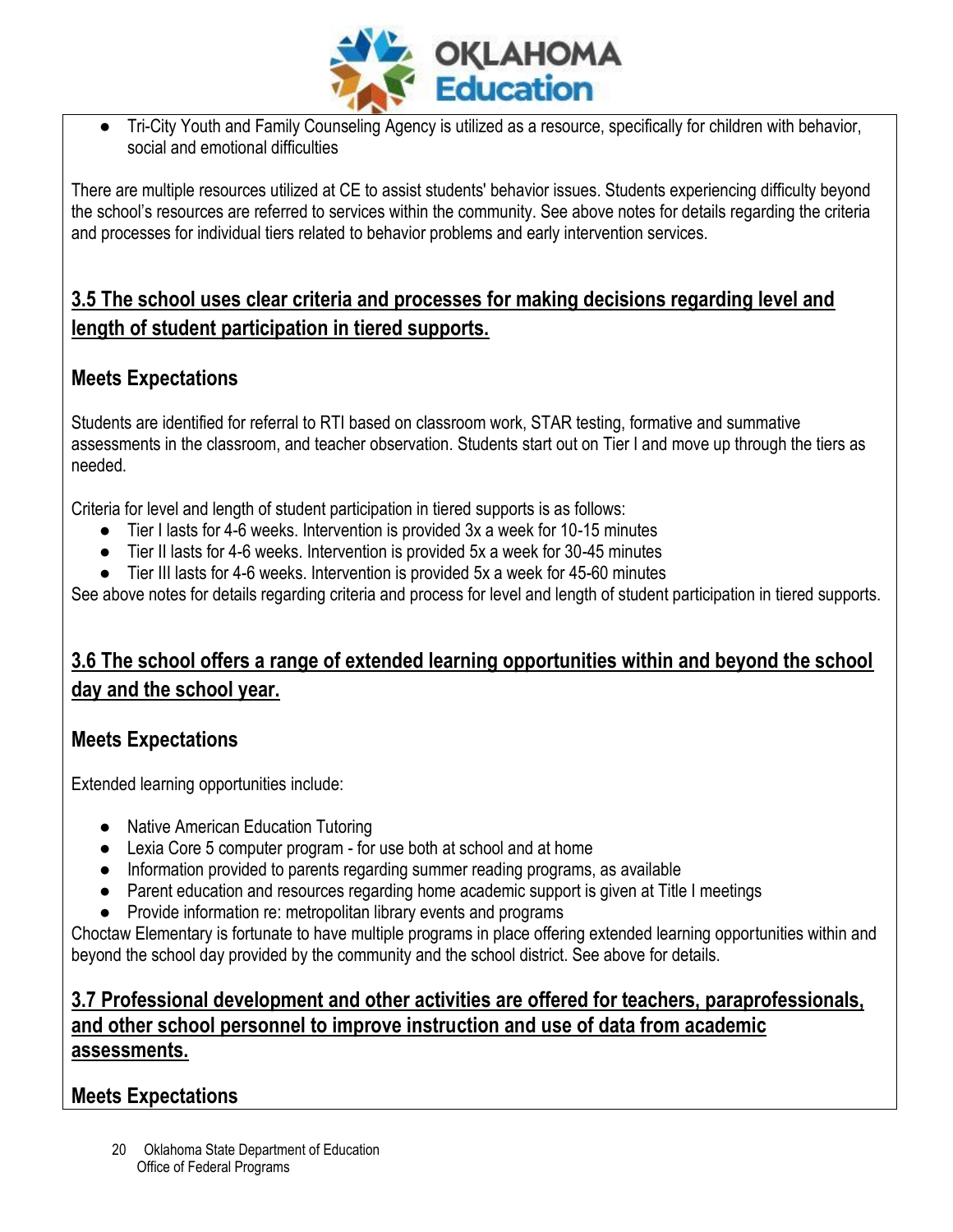

- All teachers are required to complete professional development on relevant topics including: bullying,child abuse prevention, and FERPA
- The district provides breakout sessions for various PD as indicated by the teachers' needs assessments
- Provided 3 hours of Dyslexia PD to fulfill the new state requirements for all teachers
- Provided 4 hours of PD on the implementation of virtual academic programs with an emphasis on reading
- Teacher participation in all PD activities is documented

In the 2019/2020 school year, administrators at the district level implemented new PD training. Teachers throughout the district were encouraged to sign up to provide PD in their area of expertise to other educators in the district. Professionals outside the district were also brought in on various topics. The day set aside for PD, teachers were able to choose 4 breakout sessions of PD on their area of interest. This allowed for educators to attend PD on topics most relevant to their classroom practices. Teachers were offered 24 hours of professional development.

### **3.8 The school uses clear, diverse strategies to recruit and retain effective teachers, particularly in high need subjects. Meets Expectations**

Choctaw Elementary provided the following diverse opportunities to recruit and retain effective teachers:

- Annual job fairs
- Teachers referring new teachers for teaching positions are offered money incentives
- Consistent step raises provided by the district regardless of none from state Administrators, both at Choctaw Elementary and at the district level, are constantly seeking novel ways to recruit and retain the best educators.
- Principals attend university job fairs to meet prospective new teachers

#### **4. Coordination and Integration**

 $\Box$  By checking this box, the school principal certifies that, if appropriate and applicable, the schoolwide plan was developed in coordination and integration with other Federal, State, and local services, resources, and programs, and the schoolwide plan outlines the ways in which funds are to be braided. [ESSA, Section 1114b(5)] **or**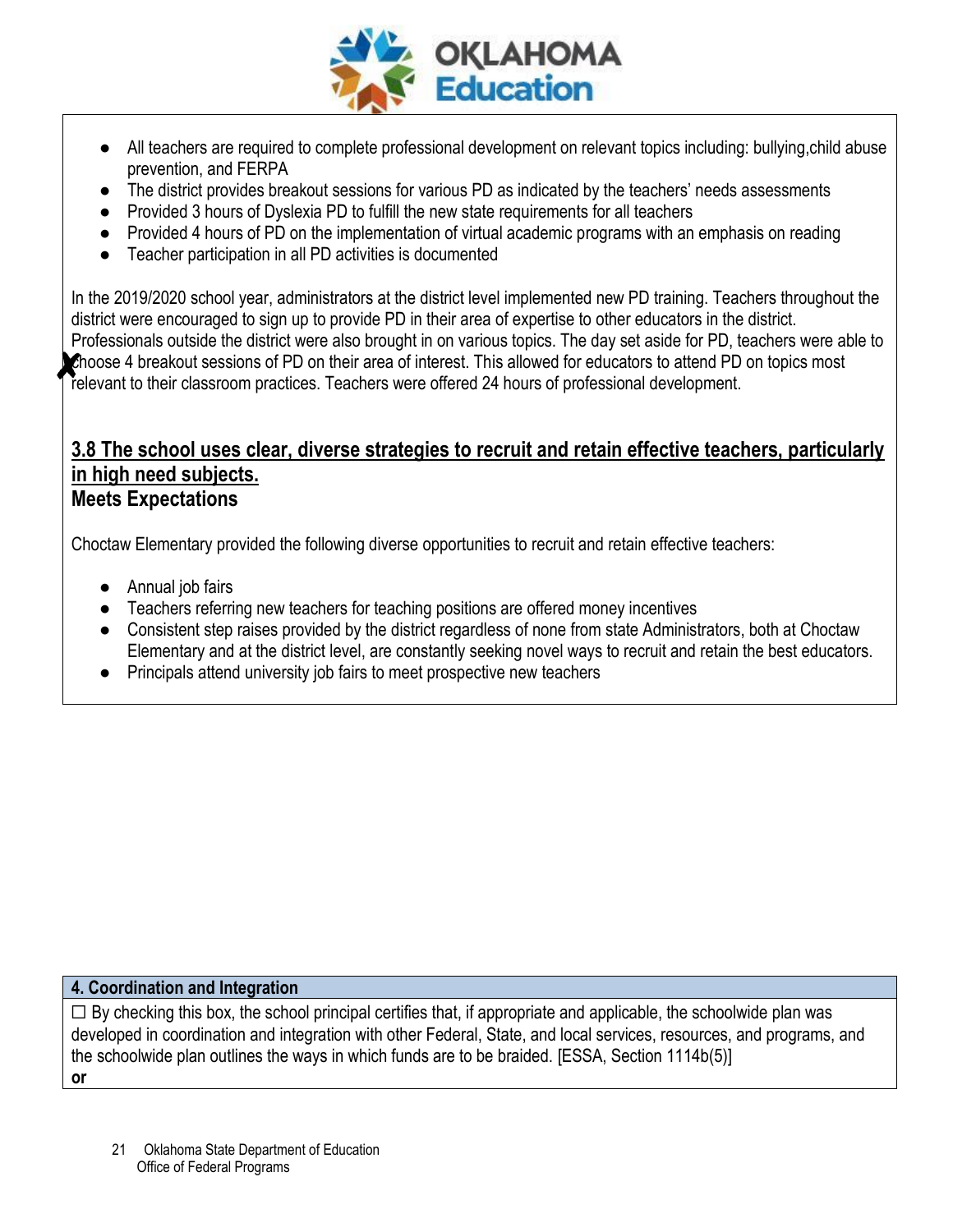

 $\Box$  By checking this box, the school principal certifies that, if State, local and other federal programs are to be consolidated in project 785, then the schoolwide plan outlines the ways in which funds will be used to meet the intent and purpose of each program that was consolidated. [ESSA, Section 1114b(7)(B)]

#### **Meets Expectations**

- 1. Leverages sufficient resources (i.e., fiscal, human, time) to improve student outcomes.
- 2. Leverages funding streams to connect the reform strategies developed.
- 3. Outlines how the school will meet the intents and purposes of each funding source.
- 4. Outlines how funds from Title I and other state and federal education programs will be used to meet the intent and purpose of the programs.

#### **Developing**

- 1. Identifies limited resources to improve student outcomes.
- 2. Funding streams support some, but not all reform strategies.
- 3. Outlines how the school will meet the intent and purpose of some funding sources.
- 4. Limited description of how funds will be used to meet the intent and purpose of the programs.

#### **Does Not Meet Expectations**

- 1. The identified resources are insufficient to impact student outcomes.
- 2. Funding streams do not support any of the reform strategies.
- 3. Unclear description of the intent and purpose of the funding sources.
- 4. Unclear description of how funds will be used to meet intent and purpose of the programs.

**Addressing the above expectations, complete the table below. Then, describe in the box below the ways in which funds are to be braided the Title I schoolwide program.**

| Funding source (e.g. Title III, Part A, donations, competitive grants, etc.) | Amount available |
|------------------------------------------------------------------------------|------------------|
| Title I, ESSR, and State funding per district allocation                     | \$9000.00        |
|                                                                              |                  |
|                                                                              |                  |
|                                                                              |                  |
|                                                                              |                  |
|                                                                              |                  |
|                                                                              |                  |

# **4.1 Leverages sufficient resources (i.e., fiscal, human, time) to improve student outcomes.**

## **Meets Expectations**

The Title I Schoolwide plan is developed through the coordination and integration of the following:

- All resources purchased with Title I money are available to every student and teacher
- Many of the Chromebooks utilized in the classrooms have been purchased through Title I funds, CARES Act, and ESSER federal funds
- Tutoring is provided for Native American students after school.
- A Title I teacher provides tutoring for various students before and after school hours
- A local church offers tutoring for students.
	- 22 Oklahoma State Department of Education Office of Federal Programs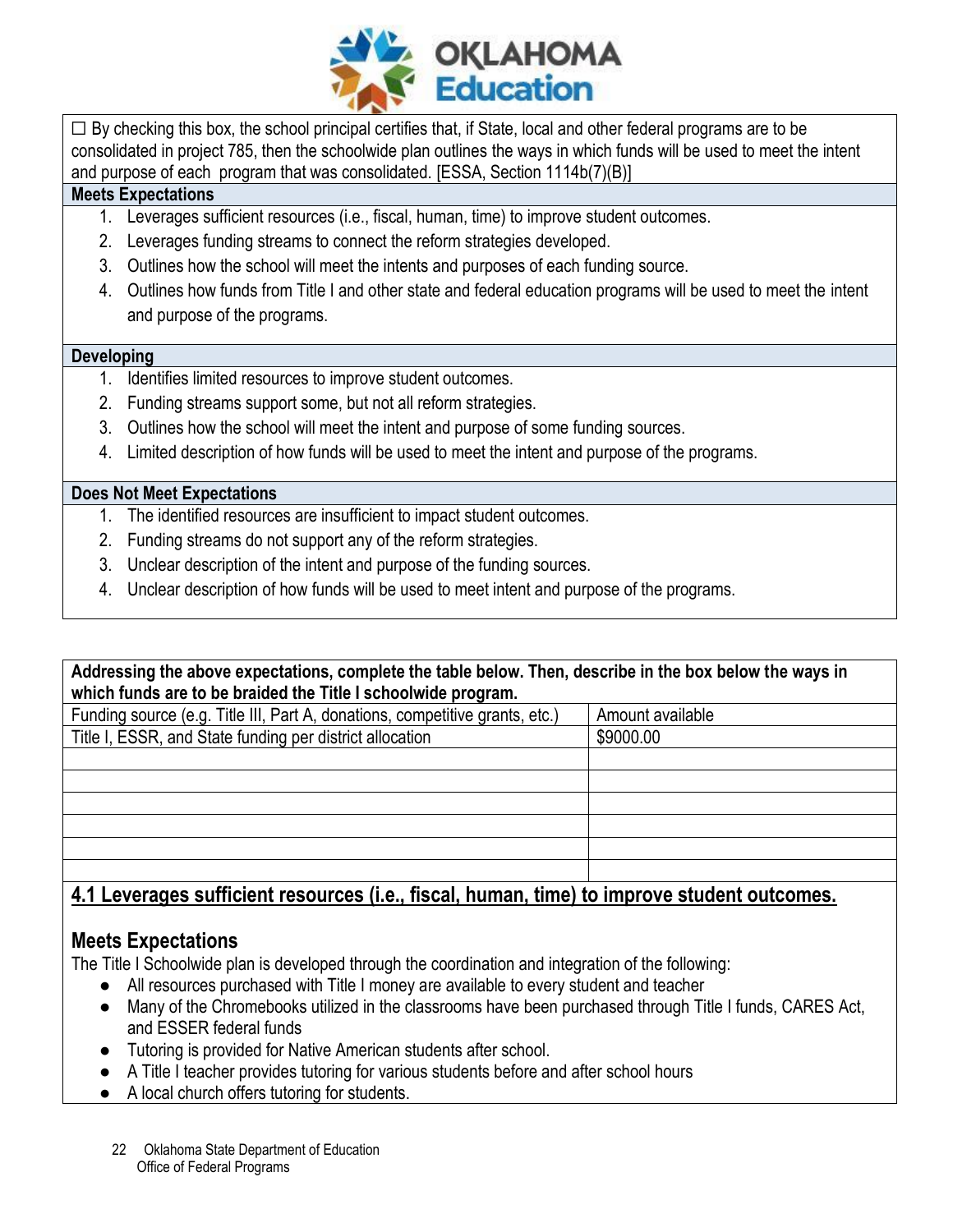

Our local school site allocates funds for consumable materials for the Title 1 program. Federal guidelines specify monies are not to be spent on non consumable items.

# **4.2 Leverages funding streams to connect the reform strategies developed.**

# **Meets Expectations**

Additional funds are available to supplement the Title I program through the following sources:

- School staff coordinates with parent/teacher organization (PTO) to utilize PTO funds to meet classroom needs
- Media Specialist uses her budget to purchase professional development materials and other reading resources for parents, teachers, and students schoolwide
- Community members contribute to multiple classrooms by providing students with a book a month through Scholastic services

# **4.3 Outlines how the school will meet the intents and purposes of each funding source.**

# **Meets Expectations**

- Principal does an annual needs assessment with teachers' input to determine the reading needs of students and to provide materials that supplement curriculum as needed
- Staff and PTO communicate re: best use of PTO funds to meet students' needs; although not part of the Title budget
- The Media Specialist ensures that grants are related to classroom literacy needs

All sources of funding designated for the Title 1 program are carefully monitored. A budget of materials is maintained and reviewed annually.

# **4.4 Outlines how funds from Title I and other state and federal education programs will be used to meet the intent and purpose of the programs.**

# **Meets Expectations**

The annual budget for CE is designated by the Title I District Coordinator with the coordination of site principals and Title I teachers. Decisions on purchases are based on reading goals as identified in the Needs Assessment.

- Title I funds are used to keep technology up to date in the classrooms
- Chromebooks are provided for every student in 2nd 5th grades
- A goal has been set to provide 1:1 Chromebooks for K-1st
- All materials purchased with Title I money are available to every child and educator schoolwide
- Buckle Down test preparation materials are available for 3rd 5th grade students
- Red Cats, an amplification system, are available for teachers to use in classrooms
- 23 Oklahoma State Department of Education Office of Federal Programs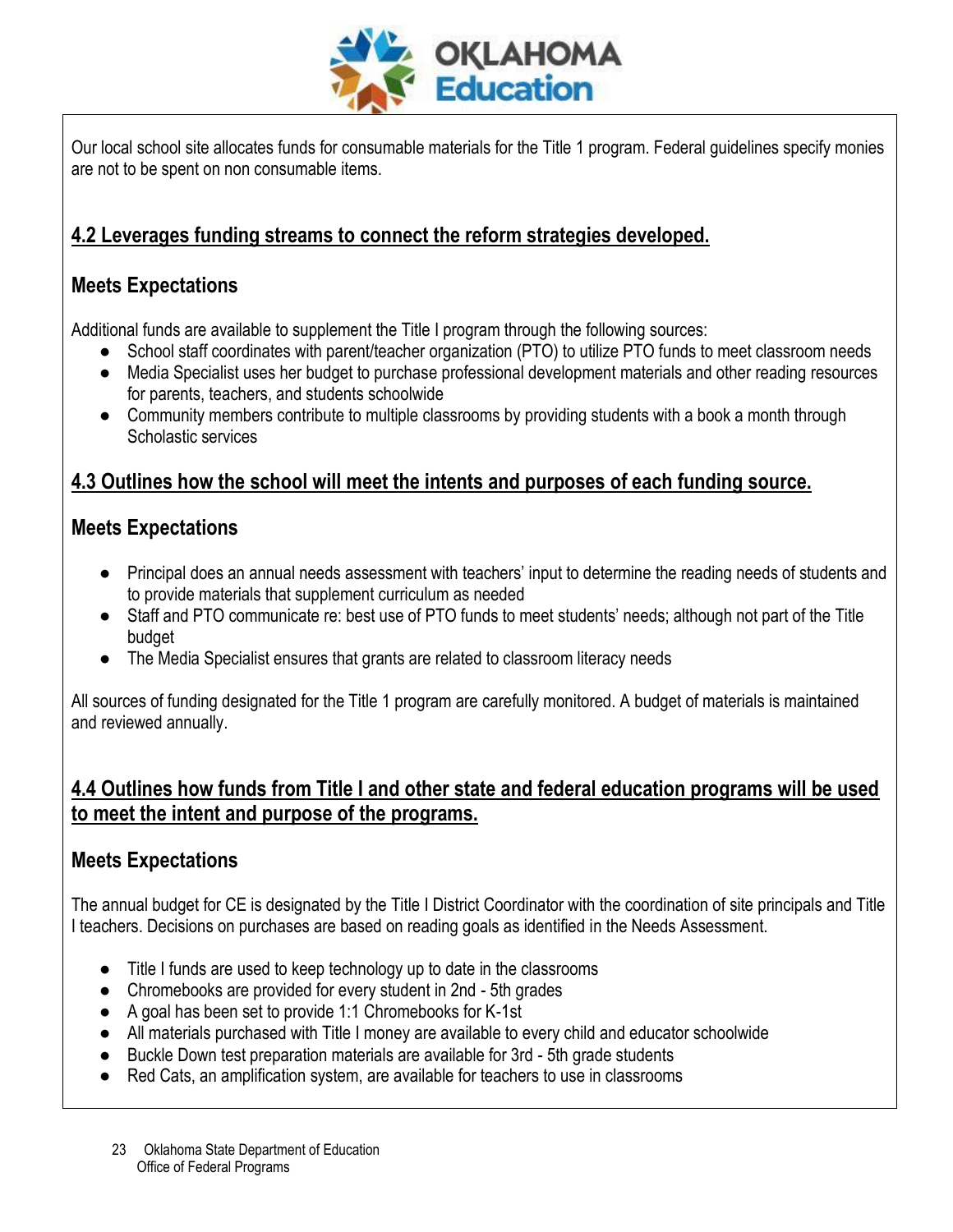

Choctaw Elementary has a comprehensive Title 1 program to meet the needs of the disadvantaged and high risk students.

| $\Box$ By checking this box, the school principal certifies that the plan will be regularly monitored and revised as necessary<br>based on student needs to ensure that all students are provided opportunities to meet the challenging State academic                                                                         |
|--------------------------------------------------------------------------------------------------------------------------------------------------------------------------------------------------------------------------------------------------------------------------------------------------------------------------------|
|                                                                                                                                                                                                                                                                                                                                |
|                                                                                                                                                                                                                                                                                                                                |
| implementation of the Title I schoolwide plan based on short- and long-term goals for student outcomes, as well                                                                                                                                                                                                                |
| The monitoring and revising of the Title I schoolwide plan includes regular analysis of multiple types of data (i.e.,<br>student learning, demographic, process, perception) and necessary adjustments are made to increase student                                                                                            |
| School leadership, including families and community stakeholders, and instructional staff regularly analyze<br>interim and summative assessment data to evaluate instructional practices, determine patterns of student<br>achievement, growth, and changes in growth gaps across classrooms, grade levels, and content areas. |
|                                                                                                                                                                                                                                                                                                                                |
| The monitoring and revision of the Title I schoolwide plan is based upon limited types of data and adjustments                                                                                                                                                                                                                 |
| School leadership and instructional staff use summative and sporadic formative assessments to provide<br>information about student achievement and growth, and growth gaps for individual grade levels and content                                                                                                             |
|                                                                                                                                                                                                                                                                                                                                |
| School leadership does not have a regular process to monitor and adjust the Title I schoolwide plan.<br>Some monitoring of the Title I schoolwide plan takes place, but there is not a process to regularly adjust the                                                                                                         |
|                                                                                                                                                                                                                                                                                                                                |

3. School leadership reviews student achievement and growth data.

**Addressing the above expectations, describe in the box below how the school, with assistance from the LEA, will annually evaluate the implementation of, and results achieved by, the schoolwide program, using data from the State's annual assessments and other indicators of academic achievement to determine whether the schoolwide program has been effective in increasing the achievement of students in meeting the State's academic standards, particularly for those students who had been furthest from achieving the standards; and how the school will revise the plan, as necessary, based on the results of the evaluation, to ensure continuous improvement of students in the schoolwide program.**

**5.1 School leadership, including families and community stakeholders, regularly monitors and adjusts implementation of the Title I schoolwide plan based on short- and long-term goals for student outcomes, as well as measures to evaluate high-quality implementation.**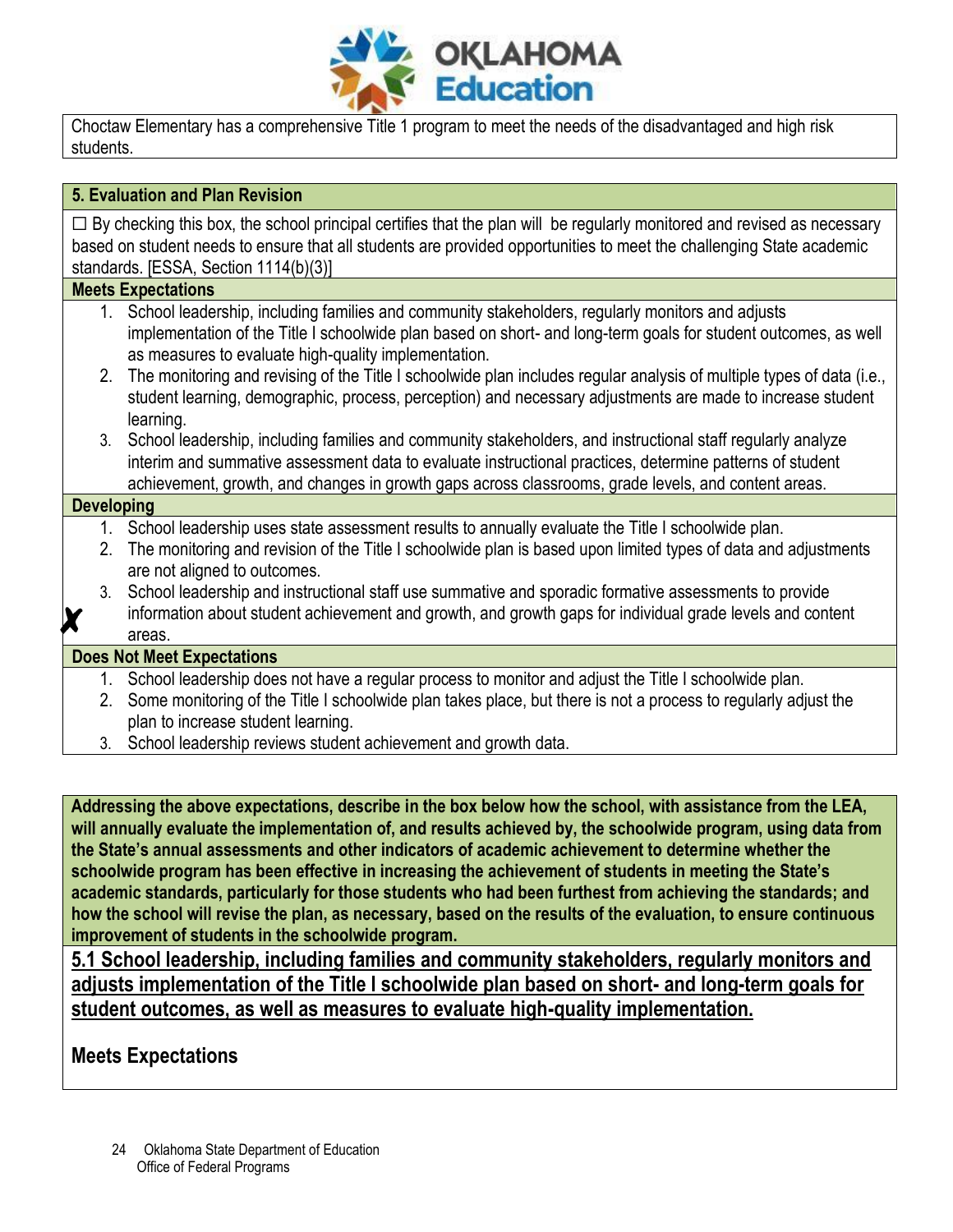

- An Annual Title I Review meeting is conducted that includes community stakeholders, parents, teachers, administrators, the school counselor and media specialist in order to analyze data from multiple resources that guides the Title I Plan
- Revisions are made to the Title I Schoolwide Plan as needed
- Instruction is adjusted appropriately based on student progress. Data is gathered from summative and formative assessments and communicated during PLC and staff meetings.

Our plan will be evaluated three times each year to improve the program. The committee of principals, teachers, parents, community representatives and Title 1 reading specialists will also include the technical advice of the media specialist as they analyze data.

## **5.2 The monitoring and revising of the Title I schoolwide plan includes regular analysis of multiple types of data (i.e., student learning, demographic, process, perception) and necessary adjustments are made to increase student learning.**

# **Meets Expectations**

- The Title I Committee will meet multiple times in a school year to analyze data to ensure the Title I Plan is effective in promoting student growth and to make adjustments to the plan as needed.
- Data gathered from monthly PLC and RTI meetings will be used to monitor and revise the Title I Schoolwide plan as necessary to increase student learning. Stakeholders are involved in this process.

**5.3 School leadership, including families and community stakeholders, and instructional staff regularly analyze interim and summative assessment data to evaluate instructional practices, determine patterns of student achievement, growth, and changes in growth gaps across classrooms, grade levels, and content areas.**

### **Meets Expectations**

- Data is compiled from multiple resources and aggregated in order to see student progress compared to the previous year
- Teachers meet 2x/month in Professional Learning Communities (PLC). Teachers use pre and post tests to make adjustments to improve student performance.
- Classroom teachers, reading specialists, the school counselor, the special education teacher, as well as administrators comprise the RTI team. The team meets monthly to identify, intervene, or modify academic plans for students who are below grade level expectations.
- Schoolwide reading tests are given 3x a year to monitor student achievement and growth.
- A Title I meeting will be conducted at the beginning of the year after state testing results , mid-year, and at the end of the school year to adjust instructional practices as indicated by the data with the assistance of the Title I committee.

The process for inclusion of multiple stakeholders is in depth. This allows for growth and improvement to the Title 1 program. Administrators, teachers, parents, and community leaders comprise the committee.